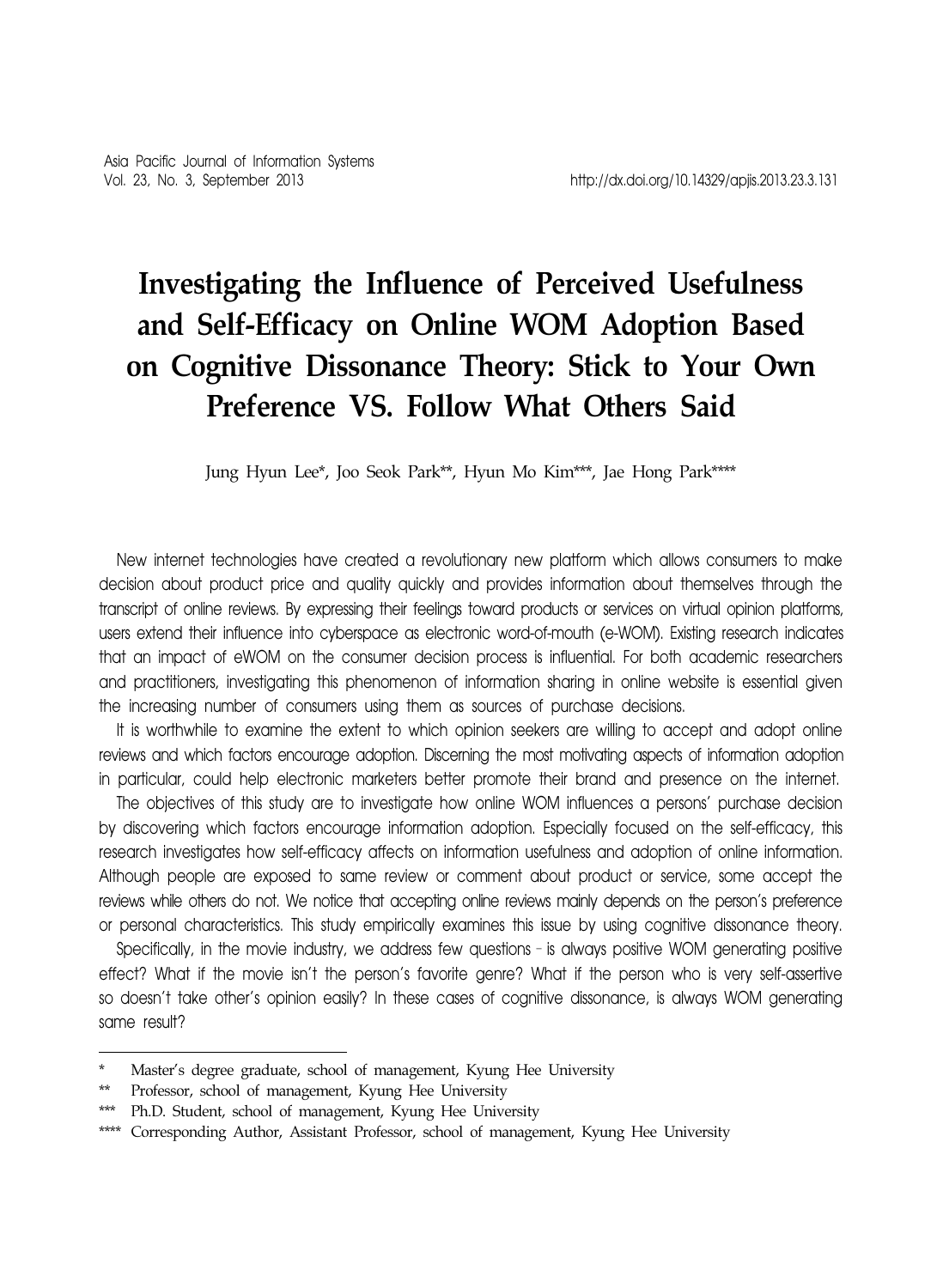While many studies have focused on one direct of WOM which indicates positive (or negative) informative reviews or comments generate positive (or negative) results and more (or less) profits, this study investigates not only directional properties of WOM but also how people change their opinion towards product or service positive to negative, negative to positive through the online WOM.

An experiment was conducted quantitatively by using a sample of 168 users who have experience within the online movie review site, 'Naver Movie'. Users were required to complete a survey regarding reviews and comments taken from the real movie page. The data reflected user's perceptions of online WOM information that determined users' adoption level.

Analysis results provide empirical support for the proposed theoretical perspective. When user can't agree with the opinion of online WOM information, in other words, when cognitive dissonance between online WOM information and users' preference occurs, perceived self-efficacy significantly decreases customers' perception of usefulness. And this perception of usefulness plays an important role in determining users' intention to adopt online WOM information.

Most of researches have been concentrated on characteristics of online WOM itself such as quality or vividness of information, credibility of source and direction of online WOM, etc. for describing effect of online WOM, but our results suggest that users' personal character (e.g., self-efficacy) plays decisive role for acceptance of online WOM information. Higher self-efficacy means lower possibility to accept the information that represents counter opinion because of cognitive dissonance, whereas the people that have lower self-efficacy are willing to accept the online WOM information as true and refer to purchase decision.

This study suggests a model for understanding role of direction of online WOM information. Also, our result implicates the importance of online review supervision and personalized information service by confirming switching opinion negative to positive is more difficult than positive to negative through the online WOM information. This implication would help marketers to manage online reviews of their products or services.

### Keywords : Online Word-of-Mouth, e-WOM, Cognitive Dissonance theory, Self-Efficacy, Information Usefulness, Information Adoption

온라인 구전정보 수용자의 지각된 정보유용성과 자기효능감이 구전정보 수용의도에 미치는 영향에 관한 연구: 의견고수와 구전수용의 비교

이 정 현, 박 주 석, 김 현 모, 박 재 홍

Ⅰ. 서 론

### 1.1 연구의 배경

인터넷의 급속한 전파와 함께 나타난 온라인

정보유통의 활성화는 개인과 사회의 정보습득과 유통방법의 변화에 큰 영향을 주었다. 정보생산과 유통이 일부 특정계층으로 국한되지 않고 사회 구성원 전체가 이러한 과정에 참여할 수 있게 된 것이다. 다양한 계층에 의해 정보가 생산되고 유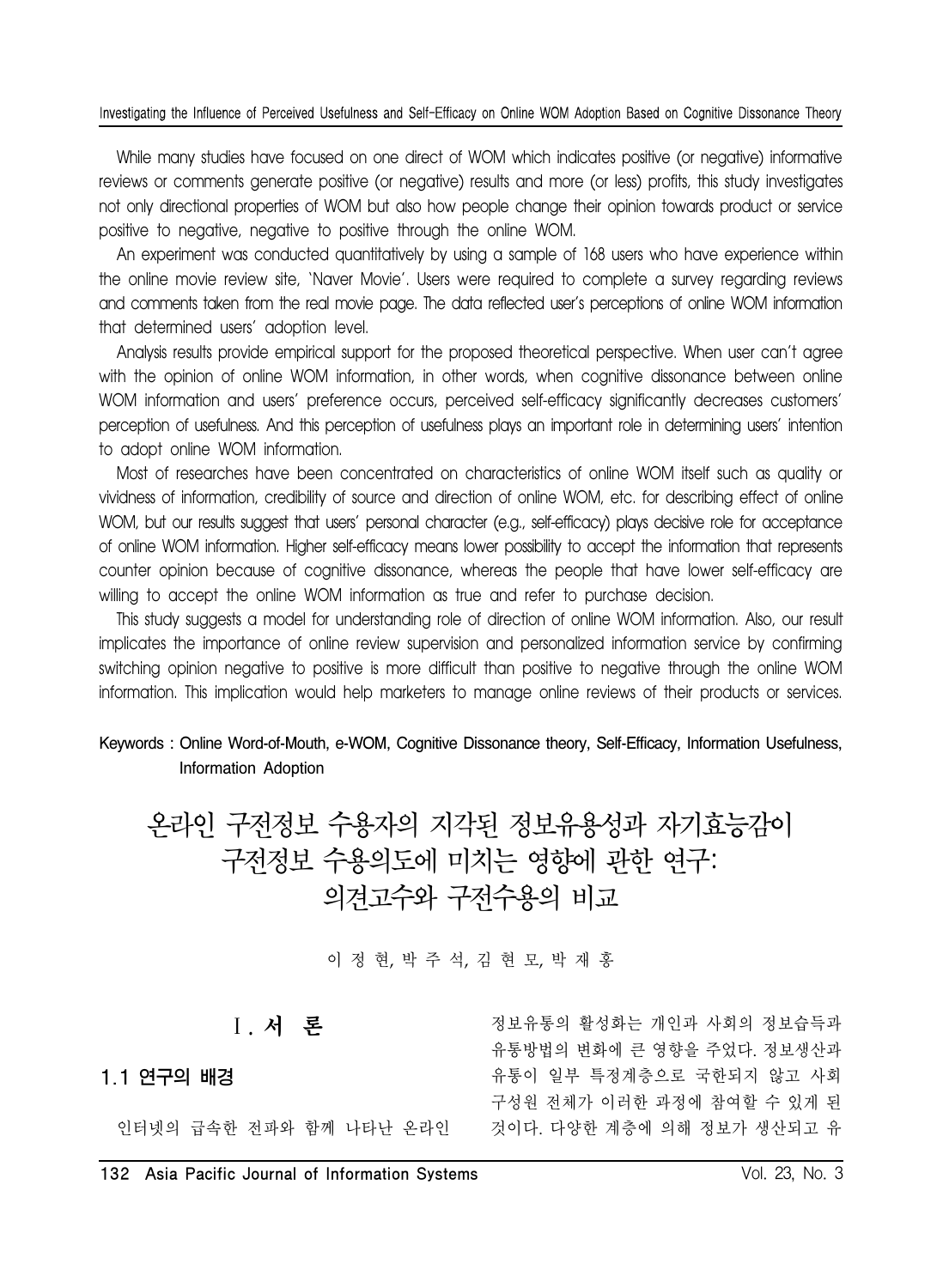통되면서 이제는 단순한 정보습득보다는 정확하 고 유용한 정보를 취사선택하는 것이 더욱 중요 해졌다. 즉, 정보습득 자체보다는 수많은 정보 중 에 어떠한 정보를 신뢰하고 받아들일 것인가에 대한 문제가 더욱 중요하게 된 것이다. 개인 블로 그, 인터넷 메신저, 인터넷 뉴스의 댓글, 전문 리 뷰 사이트 등을 통해 급속도로 퍼져나가는 온라 인 구전(e-WOM, electronic word of mouth)은 과 거 몇몇의 지인에게 정보를 구하는 오프라인 구 전보다 소비자의 탐색, 구매의사결정, 기업 또는 브랜드 이미지 형성 등 구매 후 행동에 훨씬 강력 하게 영향을 미치기 때문에 관련 업계와 학자들 에게 관심의 대상이 되어 왔다[Bussiere, 2000; Helm, 2000; Kim and Hwang, 2007].

여론조사 전문기관인 AC닐슨 글로벌에 따르면, 전 세계 47개국 소비자들을 대상으로 실시한 2007 년 설문조사에서 우리나라 소비자 중 87%는 제품 을 구입할 때 다른 소비자의 추천을 '전적으로' 혹 은 '어느 정도' 신뢰한다고 밝혔다. 또한 온라인에 기재된 소비자들의 의견들을 신뢰한다고 응답한 사람이 81%로 전 세계에서 온라인 소비자 의견을 가장 신뢰하는 국가 1위에 올랐다.

본 연구에서 다루려고 하는 영화 산업의 경우, 2009년 3월 영화진흥위원회의 보고서에 따르면 2008년 대한민국 영화 관객은 인터넷이나 주변사람 /전문가 평을 활용한 영화티켓 구매 의향이 68.4% 정도인 것으로 나타났으며 이는 TV나 신문/잡지를 이용(26%)한 구매 의향보다 높은 수치로, 한국 영화 관객들은 구전에 의존하는 성향이 높은 것으로 확인 되었다[Korean Film Council, 2009]. 이러한 대한민 국 영화관객들의 성향은 온라인 시장에서 구전 효과 의 중요성을 더욱 강조함으로써 온라인 구전 연구의 필요성 및 의미를 제공해 준다고 할 수 있다.

### 1.2 연구의 목적

최근 인터넷 환경에서의 소비자 정보공유는 주목 받는 연구주제로 여겨져 왔다. 그러나 그동안의

연구들은 이러한 구전을 관리함에 있어 수신자의 선호나 성격과 같은 개인적 차원의 특성보다는 대부분 구전 현상에 대한 기본적 정의나 특성 분 석에 집중해왔다. 대표적으로 가장 활발히 진행된 연구주제는 '구전과 관련된 의견 선도자의 신뢰 성에 대한 연구[King and Summers, 1970; Richins and Root-Shaffer, 1988]', '구전정보 원천의 신뢰 성과 전문성 및 객관성에 대한 연구[Ryu, 2001]', '온라인 구전의 방향성에 관한 연구[Sung *et al*., 2002; Kim and Hwang, 2007; Son and Lee, 2007]' 등을 꼽을 수 있다. 그러나 이들의 연구결과는 부 정적 구전이 긍정적인 구전보다 소비자의 의사결 정에 더 큰 영향을 미친다거나, 신뢰성이 높을수 록 혹은 객관성이 높을수록 구매의도에 긍정적 영 향을 미친다와 같은 단편적인 결론만을 제시하고 있을 뿐 실질적으로 구전 관리를 위한 전략적 시 사점을 도출하기에는 부족한 점이 많다[Jeon and Park, 2003].

또한 그 동안의 구전관리를 위한 연구들 역시 온라인 쇼핑몰을 배경으로 소비자들의 구매결정 에 영향을 미치는 속성을 파악하는데 집중하였기 때문에 최근 이용률이 증가되고 있는 자발적인 소비자 커뮤니티나 리뷰 사이트에 대한 영향을 검증하기엔 부족한 면이 많았다. 특히, 최근 여러 제품군에 대하여 소비자의 구매선택을 돕는 다양 한 리뷰사이트가 등장하면서 이러한 온라인 구전 마케팅을 한 단계 업그레이드 시키고 있다. 이러 한 자발적인 소비자 커뮤니티, 리뷰 사이트는 온 라인 유통업체, 제조업체와 독립 되어 있어서 그 구전효과가 더 커지고 있다[Gu *et al*., 2008]. 그러 므로 온라인 구전과 관련된 실무자들은 온라인 상의 다양한 구전 정보를 관리할 필요가 있으며 이에 따라 본 연구는 시사점을 제시할 필요성이 있다.

한편, 영화소비와 온라인 구전효과의 관계를 다룬 연구들에서도 많은 학자들이 영화를 비롯 한 서비스 산업은 소비자의 개인적인 선호도가 중요하게 인지되므로 특히 구전의 영향력이 크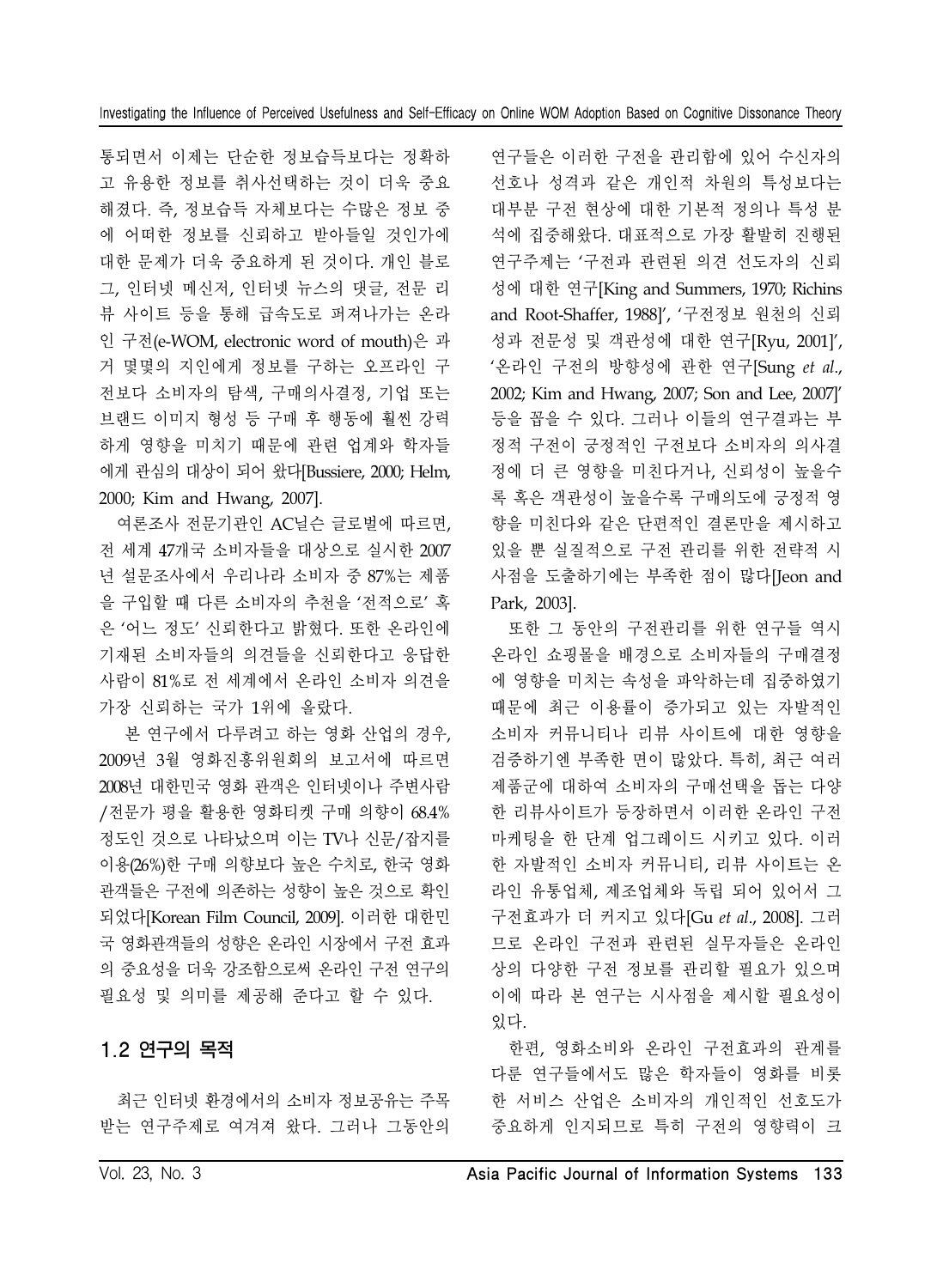게 나타난다는 데에 동의하고 있다[Senecal and Nantel, 2004; Berry and Parasura Man, 1996, Park *et al*., 2013]. 서비스는 상품에 비해 실체가 없고, 표준화 되지 않았으며, 보통 보증 없이 판매 되어 지각된 위험도 수준이 높다[Murray, 1991; Zeithaml and Bitner, 1996]. 따라서 소비자는 자 신과 비슷한 선호도를 가지는 경험자로부터 구 전정보를 얻음으로써 서비스와 관련된 불확실성 을 해소하고자 한다[Brister, 1990; Gu *et al*., 2008; Park *et al*., 2013]. 영화소비는 이러한 불확실성을 줄이기 위해 영화상품과 관련된 구전정보에 의 존하는 정도가 높을 수밖에 없는 것이다[Duan *et al*., 2008; Jung and Kim, 2010].

그러나 기존 연구들은 대부분 영화상품에 대 한 구전의 효과를 구전 자체의 속성에서 찾고 있다. 즉, 구전의 품질, 전문성, 생생함, 긍정/부정성, 신뢰성 등 구전을 담고 있는 정보 자체의 특성 측면에서 구전의 효과가 어떤 영향이 있는지에 대해서만 살펴보았다. 하지만 구전의 효과라는 것은 결국 구전정보가 소비자의 영화상품 구매 의도에 어떤 영향을 미치느냐에 관한 것이다. 즉, 구전효과를 측정하는데 있어 상품을 직접 구매 하는 소비자의 선호도가 구전정보의 특성만큼이 나 중요하다는 것이다[Dholakia 2001; Gu *et al*., 2012; Park *et al*., 2013]. 예를 들어, 소비자가 어 떤 장르를 선호하는지에 따라, 영화에 대한 지식 수준에 따라, 또는 개인이 다른 의견을 받아들이 는데 있어 개인의 특성(예 : 자기효능감)에 따라 구전정보의 유용성에 대해 다르게 느낄 것이며, 결국 구전효과 정도와 관람의도가 달라질 수 있 을 것이다.

또한 기존 연구에서는 구전의 방향성과 구전 효과에 대한 단방향성 관계만을 다루고 있다. 즉, 긍정적 구전이 많을수록 구전효과가 커지면서 매출이 증가하고, 부정적 구전이 많을수록 구전 효과는 감소하면서 매출이 감소한다는 식의 구 전 방향과 그 효과의 일차적 관계만을 다루고 있 다[Ryu, 2001; Kim 2006; Kim, 2009]. 그러나 구

전정보의 방향성과 개인의 특성(의견, 선호도)이 일치하지 않을 때 소비자의 영화에 대한 태도 및 관람의도가 구전정보로 인해 긍정에서 부정으로 또는 부정에서 긍정으로 변화하는 과정 및 영향 요인에 관해서는 아직까지 많은 연구가 진행되 지 못한 상태이다.

특히 최근의 정보수용에 관한 연구들은 개인 의 특성, 즉, 자존감(Competence), 자신에 대한 신뢰(Overconfidence), 자기효능감(Self-efficacy), 선호도 [Preference) 등이 정보 수용에 영향을 미 친다는 것을 인지부조화 이론을 통하여 강조하 고 있다[Sussman and Siegal, 2003; Graham *et al*., 2009; Park *et al*. 2013]. 하지만 개인의 특성과 일치하지 않는 정보를 어떻게 인지하고 어떻게 받아들이는지에 대한 연구는 찾아보기가 힘들다. 따라서 본 연구에서는 연구의 초점을 온라인 구 전의 수용 자체에 영향을 미칠 수 있는 요인들 중 온라인 리뷰 수용자의 개인적 특성(예: 영화장르 선호도, 성별, 자기효능감)에 따라 영화에 대한 기대와 구전정보의 방향이 일치하지 않았을 때 구전정보의 유용성과 정보 수용에 어떠한 영향 을 미치는지 살펴보고자 한다.

이를 위하여, 온라인 리뷰를 하나의 정보나 지식 으로 보고 인지부조화이론을 통하여 온라인 구전 정보 수용의 영향요인을 설명하고자 한다 [Gu *et al*., 2008; Park *et al*., 2013].

연구를 통해서 규명하고자 하는 구체적 과제 는 다음과 같다.

첫째, 영화에 대한 기대와 구전정보의 방향이 일치하지 않을 경우 구전정보 수용자의 개인 특 성이 구전정보의 유용성에 미치는 영향에 대해 알아볼 것이다. 다시 말해, 영화에 대한 긍정적 기대를 가진 사람이 부정적인 구전정보에, 부정 적 기대를 가진 사람이 긍정적인 구전정보에 노 출될 경우 개인의 효능감이 높고 낮음에 따라 구 전정보의 유용성을 다르게 느끼는지를 실증적으 로 살펴보고자 한다.

둘째, 이렇게 개인의 특성에 따라 다르게 인지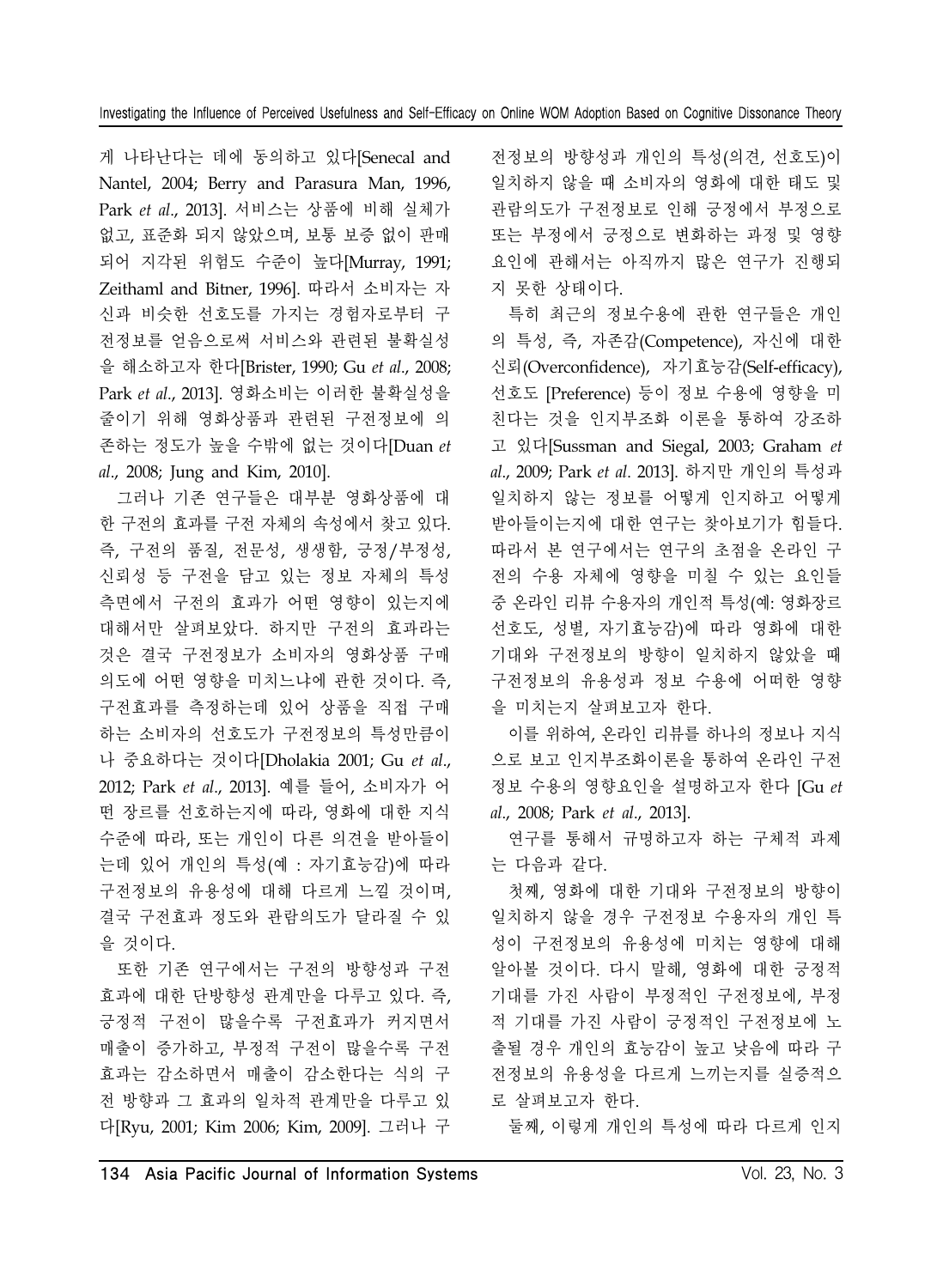된 구전정보의 유용성이 실제 구전정보 수용에 미치는 영향관계를 밝히고자 한다. 즉, 자기효능 감이 낮은 사람이 선호하지 않는 장르의 긍정적 구전정보에 노출되었을 때 구전정보에 대한 유 용성을 어떻게 판단하고 그 유용성이 실제 관람 의도에 영향을 미치는지 알아보고자 한다.

이러한 연구과제를 검증하기 위해서 2011년 11월 약 한 달간 설문을 통해 데이터를 수집하고 이를 PASW(Predictive Analytics SoftWare) 패키 지 18.0 버전을 이용하여 분석하였다. 자기효능감 이 구전정보의 유용성 및 수용의도에 영향을 미 치는지 확인하는 연구는 다중회귀분석을 실시하 여 검증하였다.

# Ⅱ. 이론적 논의

# 2.1 온라인 구전 커뮤니케이션

# 2.1.1 구전 커뮤니케이션

구전 커뮤니케이션에 관한 정의는 학자들마다 차이가 있으나 구전에 대한 기존 정의를 살펴보 면, Engel[1969]은 '가족, 친구 등의 주변인들과 함께 제품과 관련한 대화를 하는 중에 발생하는 상호작용'이라고 설명하였으며, Hwang and Kim [1995]은 '사람들이 상업적인 이익과 무관하게 이 해관계를 떠나서 자신의 직/간접적 경험을 비공 식적으로 교환하는 활동 또는 행위'라고 정의하 였다. Westbrook[1987]은 '특정한 기업 또는 제품 이나 서비스의 소유(ownership), 사용(usage), 특 성(characteristics)에 관해 다른 소비자에게 직접 적으로 이루어지는 비공식적인 커뮤니케이션'이 라고 구전을 정의하였다. Buttle[1999]은 '브랜드, 제품, 회사 또는 서비스에 대해 이루어지는 비상 업적으로 인식된 발신자와 수신자 사이에 발생 하는 비공식적인 대면 커뮤니케이션'이라고 정의 함으로써 구전이 발생할 수 있는 상황과 구전대 상의 범위를 확장하였다. 이처럼 기존 연구들에

서 약간의 차이는 존재하나 대부분의 구전 커뮤 니케이션 정의에는 '제품의 정보가 개인과 개인 에 의해 교환 되는 행위'라는 가장 근본적 의미 를 포함하고 있으며 입에서 입으로 전해지는 정 보의 흐름이라는 공통적인 전제를 가지고 있다 [Hwang and Kim, 1995].

구전 커뮤니케이션은 다음과 같은 본질적 특성 을 지닌다. 첫째, 구전은 개인의 자발적 의사에 의해 일어나는 인간 고유의 본능이다. 둘째, 구전 활동은 감정적인 표현으로 나타나며 그 발생과정 을 단순화하기 어렵고, 호기심과 불안, 불만으로 부터 발생한다[Hwang and Kim, 1995]. 기존의 연구에서는 구전 커뮤니케이션을 내용에 따라 상 품뉴스, 조언제공, 개인적 경험으로 구분되고 방 향에 따라 긍정적인 구전정보와 부정적인 구전정 보로 구분될 수 있다고 하였다. 또한 발신자 요인과 수신자 요인, 상황 요인 측면에서 구전효과의 영 향력에 대한 연구가 전개되어 왔다[Hwang and Kim, 1995].

Herr *et al*.[1991]은 일반적으로 어떤 제품군에 대해 주변의 경험 있는 사람들로부터 전해지는 구전정보는 전문가가 아닌 보통 소비자에게 지 대한 효과를 발휘한다고 설명하였다. 그러나 이 러한 구전정보는 일반적으로 소비자의 구매의사 결정에 큰 영향력을 미치지만, 소비자가 이미 어 떤 제품이나 서비스에 대해 강한 의견을 가지고 있다든지 그 제품에 대해 부정적인 정보를 가지 고 있을 경우에는 큰 힘을 발휘하지 못한다[Herr *et al*., 1991].

### 2.1.2 온라인 구전 커뮤니케이션

일반적으로 인터넷 상에서 일어나는 구전 커뮤 니케이션을 온라인 구전이라고 한다[Chatterjee, 2001]. Gelb and Sundaram[2002] 은 잠재구매자들 이 친구나 동료로부터가 아니라 대화방, 뉴스그룹, 그리고 게시판 등 인터넷 소비자 포럼으로 통칭되 는 정보원천을 통해 정보를 수집한다고 하면서 이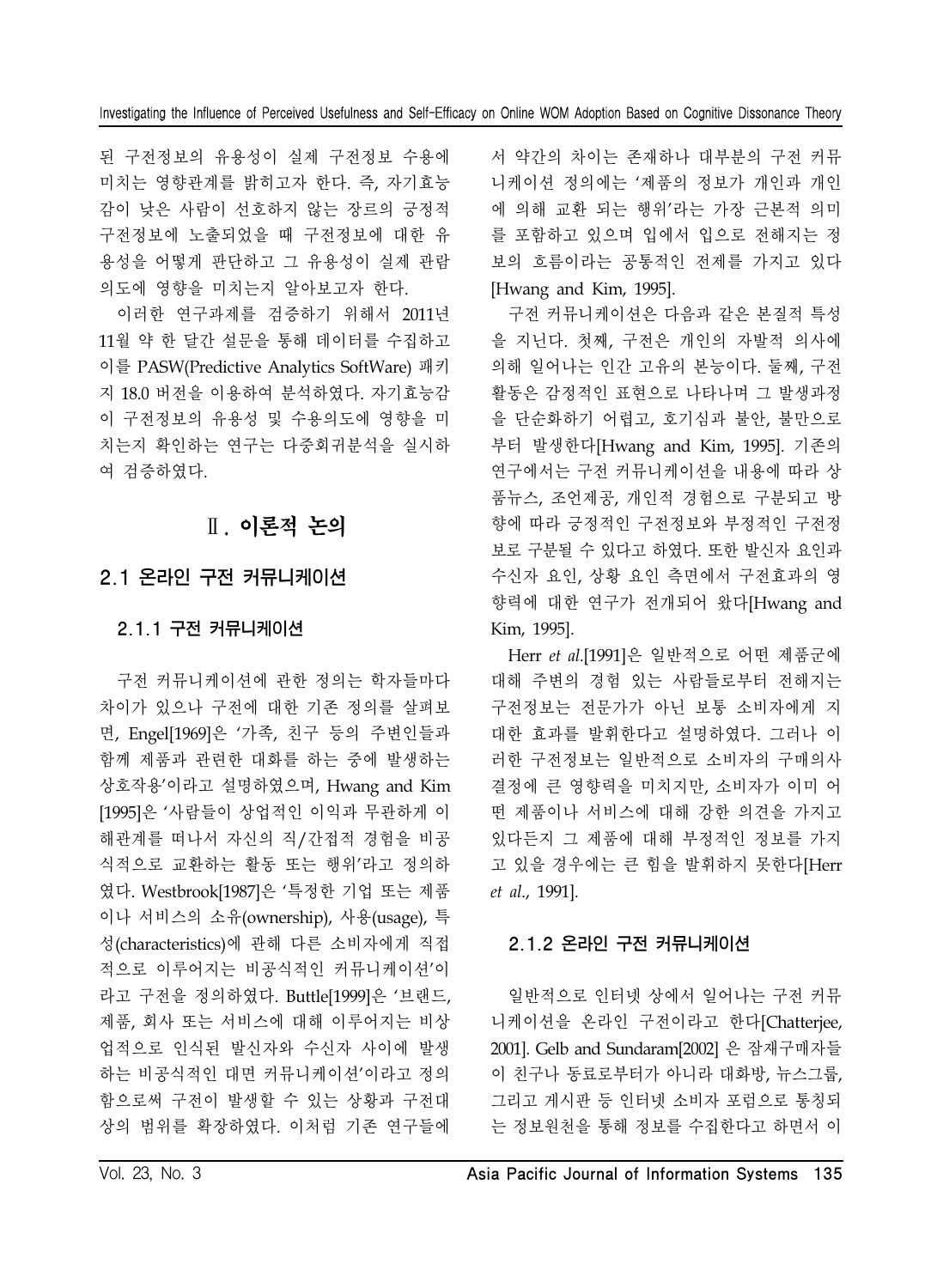러한 소비자간 정보교환을 기존의 구전에 대비해 'Online Word of Mouth'라고 지칭하였다. Schindler and Bickart[2002]는 전통적인 구전과 온라인 구전 간의 가장 큰 차이점으로 정보를 교환하는 소비 자들 간의 유대강도의 정도를 언급하였다. 한편, Henning-Thurau *et al*.[2004]은 인터넷 상의 구전 커뮤니케이션을 '인터넷을 통해 수많은 사람이나 기관이 만들어낸 제품과 회사에 대한 잠재적, 실제 적, 혹은 과거의 고객에 의한 긍정적이나 부정적인 언급'이라고 정의하였다.

따라서 인터넷 상의 구전 커뮤니케이션은 구 체적으로 메일이나 텍스트를 통해 긍정적이거나 부정적인 정보를 교환하는 행위 또는 과정으로 볼 수 있으며 이러한 구전의 과정이나 형태를 'Online Word of Mouth' 또는 '온라인 구전'이라 부를 수 있다[Sung *et al*., 2002]. 온라인 구전정보 는 포털 사이트나 영화 홈페이지, 그리고 커뮤니 티 등의 웹 사이트 내 게시판에 특정영화를 관람 한 관객들이 그 영화에 대한 평가 혹은 느낌, 의 견 등을 올려놓은 글의 형태로 존재한다. 또한 정 보원들의 범위가 오프라인에 비해 훨씬 광범위 하며, 누구나 쉽게 정보를 탐색하고 접근할 수 있 어 오프라인에 비해 의견선도자와 일반소비자가 서로 구전정보를 쉽게 교환할 수 있다.

Sung *et al*.[2002]은 온라인 구전정보의 특징을 다음과 같이 정리하였다. 첫째, 인터넷 게시판을 매개로 문자언어를 통해 전달되는 온라인 구전 은 글로 남기 때문에 정보가 사라지지 않고 지속 되며 구전의 전달속도와 범위가 훨씬 빠르고 넓다. 둘째, 인터넷은 시, 공간적 제약이 없으므로 언제 든지 접속만하면 수많은 구전정보를 찾아낼 수 있다는 점에서 정보수신자에게 효용가치가 크다. 셋째, 인터넷을 통한 온라인 구전은 일방적 커뮤 니케이션과 쌍방적 커뮤니케이션이 모두 가능하다. 이 세 가지 특성 이외에도 구전 커뮤니케이션이 정보를 얻고자 하는 소비자가 능동성을 가지고 정보를 찾는다는 점은 온라인 공간에서도 마찬 가지로 적용되며, 그 방식이나 적극성이 오히려

더 발전한 형태로 나타나고 있다.

또한 Schindler and Bickart[2002]는 온라인 구 전의 형태를 다음과 같이 7가지 유형으로 구분하 였다. 첫째, 쇼핑몰이나 상업적 사이트, 혹은 안 티 사이트 등에 게시된 소비자 의견 등의 리뷰, 두 번째는 특정 제품이나 기업, 잡지, 조직의 웹 사이트에 게시된 고객이나 독자의 코멘트나 피 드백 등의 메일백(mailbag), 세 번째는 게시판이 나 유즈넷그룹 등의 토론포럼, 네 번째는 이메일 리스트에 의해 이메일로 보내지는 소비자의 의 견(listserv), 다섯 번째는 다른 사람에게 직접적 으로 보내는 메시지인 개인 이메일, 여섯 번째는 특성 토픽을 중심으로 인터넷을 통해 실시간으 로 발생하는 채팅 룸, 일곱 번째는 인터넷을 통한 일대일 실시간 대화인 인스턴트 메시징이다.

이처럼 구전은 전달되는 환경에 따라 온라인 구 전, 오프라인 구전으로 구분하지만 구전에 포함되 는 내용은 큰 차이를 나타내지 않는다. Richins and Root-Schaffer[1988]에 따르면 구전내용은 크 게 세 가지로 나눌 수 있다. 이들은 구전의 내용을 크게 상품뉴스(product news), 조언제공(advice giving), 개인적 경험(personal experience)으로 구 분하였다. 상품뉴스란 제품관련 정보를 의미하는 것으로 구전의 정보제공 기능과 관련된다. 조언제 공은 의견 표명과 함께 수반되는 것으로 정의되며, 개인적 경험을 제품에 대한 평가와 경험, 구매이유 등을 의미한다. 조언제공과 개인적 경험은 수신자 에 대한 구전발신자의 영향력을 부여하는 것이다. 본 연구에서는 온라인 구전을 '제품이나 서비 스를 구매하거나 사용한 경험자가 인터넷을 통 해 타인에게 제품이나 서비스에 대한 정보를 전 달하거나 추천'하는 것으로 정의한다.

### 2.1.3 온라인 구전의 방향성

구전의 방향성이란 구전정보의 내용이 긍정적 인가, 부정적인가 하는 것으로[Brister, 1990] 이에 대한 기존 연구는 대부분 부정적인 구전정보가 긍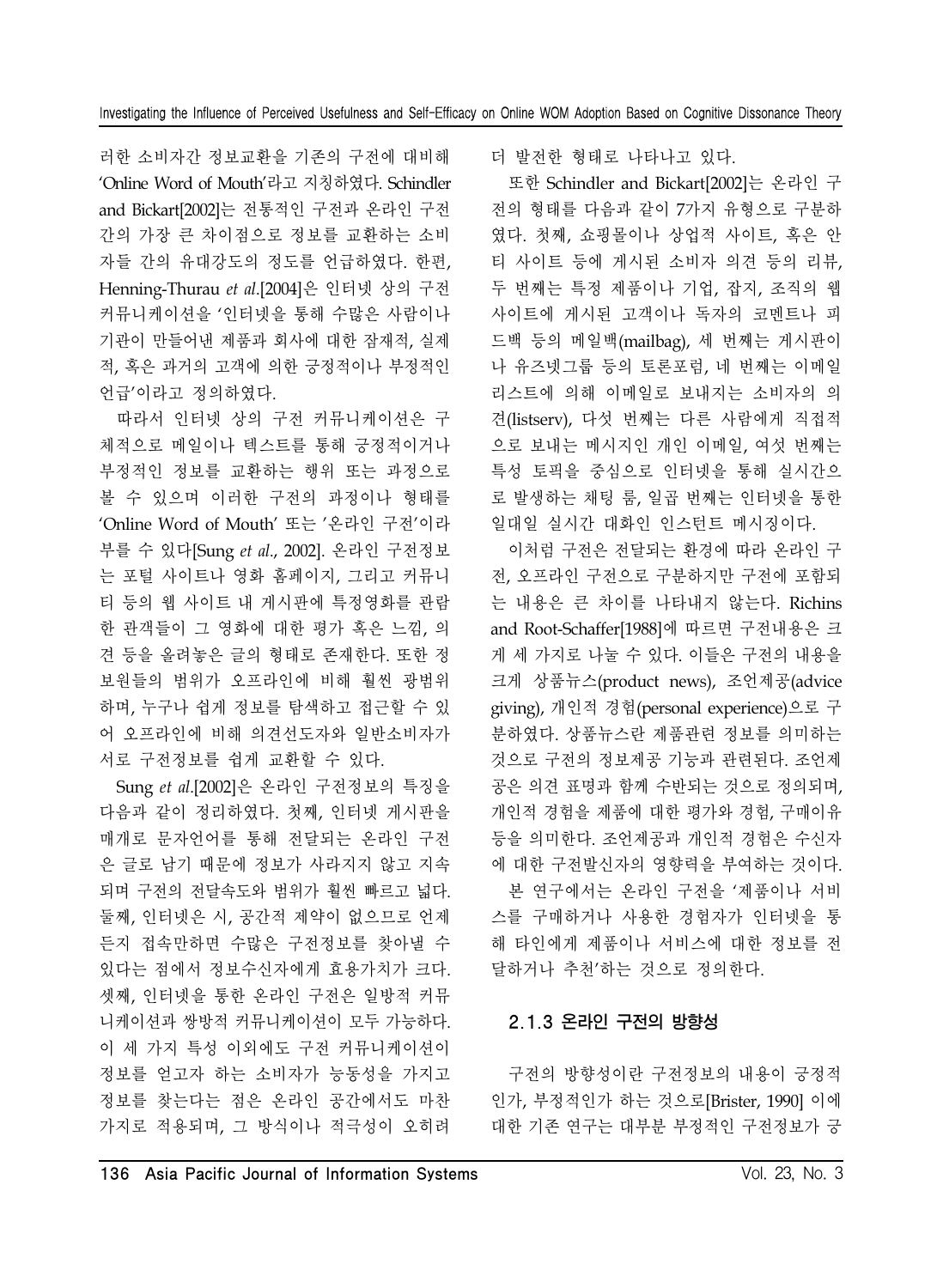정적인 구전정보보다 태도변화나 구매의도에 더 큰 영향을 미친다는 결과를 보여주었다[Coovert and Reeder, 1990; Hwang and Kim, 1997; Yang and Cho, 2000]. 부정적인 구전정보가 영향이 더 큰 이유는 소비과정에서 부정적 경험이 긍정적 경 험보다 소비자를 더 강하게 자극하여 구전활동을 촉발시키기 때문이다[Ryu, 2001].

그러나 이러한 연구들에서 이용한 제품은 컴퓨 터, 의복, 노트북 등 효용가치를 중심으로 하는 실용 재이며 고가 제품이었다. 그러나 영화는 효용가치 보다는 즐거움과 재미 등 쾌락적 가치를 추구하는 경험재로서 문제해결을 목적으로 하는 전통적인 제품과는 다른 특성을 가진다. 즉, 영화의 경우, 특 정 영화에 대한 기사나 광고, 주위 사람으로부터 '너무 재미있다. 꼭 관람해!'라는 식의 긍정적인 정 보를 듣게 되면 개인의 성격이나 기존 선호도에 의해 영화에 대한 다른 기대를 형성하게 된다. 만약 평소 자신의 성격이 다른 사람의 의견을 잘 수용하 는 사람이라면 영화에 대한 긍정적인 정보만으로 도 그 영화에 대해 긍정적 기대가 쉽게 형성될 것이 다. 실제 Yang and Cho[2000]가 영화에 대한 구전 커뮤니케이션이 소비자의 태도변화에 미치는 영향 을 살펴본 결과, 긍정적인 구전을 본 집단이 부정적 인 구전을 본 집단보다 더 큰 태도변화를 보였다. 이처럼 기존의 구전의 방향성에 관한 연구에 서는 긍정적 구전이 많을수록 구전효과가 커지 면서 매출이 증가하고 부정적 구전이 많을수록

구전효과는 감소하면서 매출이 감소한다는 식의 구전방향과 그 효과의 일방향적 관계만을 다루 고 있다[Ryu, 2001; Kim, 2006; Kim, 2009].

그러나 구전정보의 방향성(긍정/부정)과 개인 의 특성이 일치하지 않을 때 소비자의 영화에 대 한 태도 및 관람의도가 구전정보로 인해 긍정에 서 부정으로 또는 부정에서 긍정으로 변화하는 과정 및 영향요인에 관해서는 아직까지 많은 연 구가 진행되지 못한 상태이다[Sussman and Siegel, 2003; Gu *et al*., 2008; Park *et al*., 2013]. 즉, 평소 자신의 성격이 다른 사람의 의견보다 자신의 지

식과 선호를 더욱 중시하는 사람이라면 자신이 보고 싶지 않은 영화에 대해 아무리 좋은 구전을 듣더라도 그 정보를 부정하고 기존의 의견을 고 수할 것이다. 이런 경우에는 구전의 방향성을 떠 나 구전의 효과가 전혀 없을 것이다. 반면, 자신 의 성격이 다른 사람의 의견을 비교적 잘 수용하 고 따르는 사람들의 경우에는 비록 처음에는 영 화에 대한 기대가 없거나 부정이었으나 긍정적 인 구전정보로 인해 자신의 의견 및 태도를 부정 에서 긍정으로 바꾸고 영화 관람의도가 생길 수 도 있을 것이다.

# 2.2 연구 가설

# 2.2.1 온라인 구전의 지각된 유용성 (Perceived Usefulness)과 구전 정보의 수용의도(Intent to Accept Information)

정보의 지각된 유용성(perceived usefulness)이 란 개인이 '사이트나 정보를 이용하는 것이 그들의 구매행동을 개선해 줄 것이라는 믿음을 형성하는 정도'를 말한다[Davis, 1989]. 이는 Davis[1989]가 고안한 기술수용모델(Technology Acceptance Model: TAM)을 통해 정립된 이론에 의해 제시된 변수이다. 실제로 기술을 사용하는 행동은 행동의 도(behavioral intention)에 영향을 받는다. 그리고 이러한 행동의도는 각각의 태도와 주관적 규범 등 에 의한 영향을 받는다. 마지막으로 개인의 태도는 행동수행의 결과와 결과 평가에 대한 신념과 관련 된다고 하였다. 즉, TAM 모델은 행동의도를 중심 으로 실제 행동을 설명하려는 시도로서 행동의도 와 태도, 신념 간 관계를 파악하여 새로운 기술을 접하는 사용자들의 기술수용행동을 연구하고자 하였다. Davis[1989]는 TAM 모델에서 기술에 대 한 사용자의 행동 태도를 결정하는 변수로서 지각 된 유용성과 지각된 사용용이성을 꼽았다. 그리고 지각된 유용성은 '새로운 기술로부터 이용자가 얻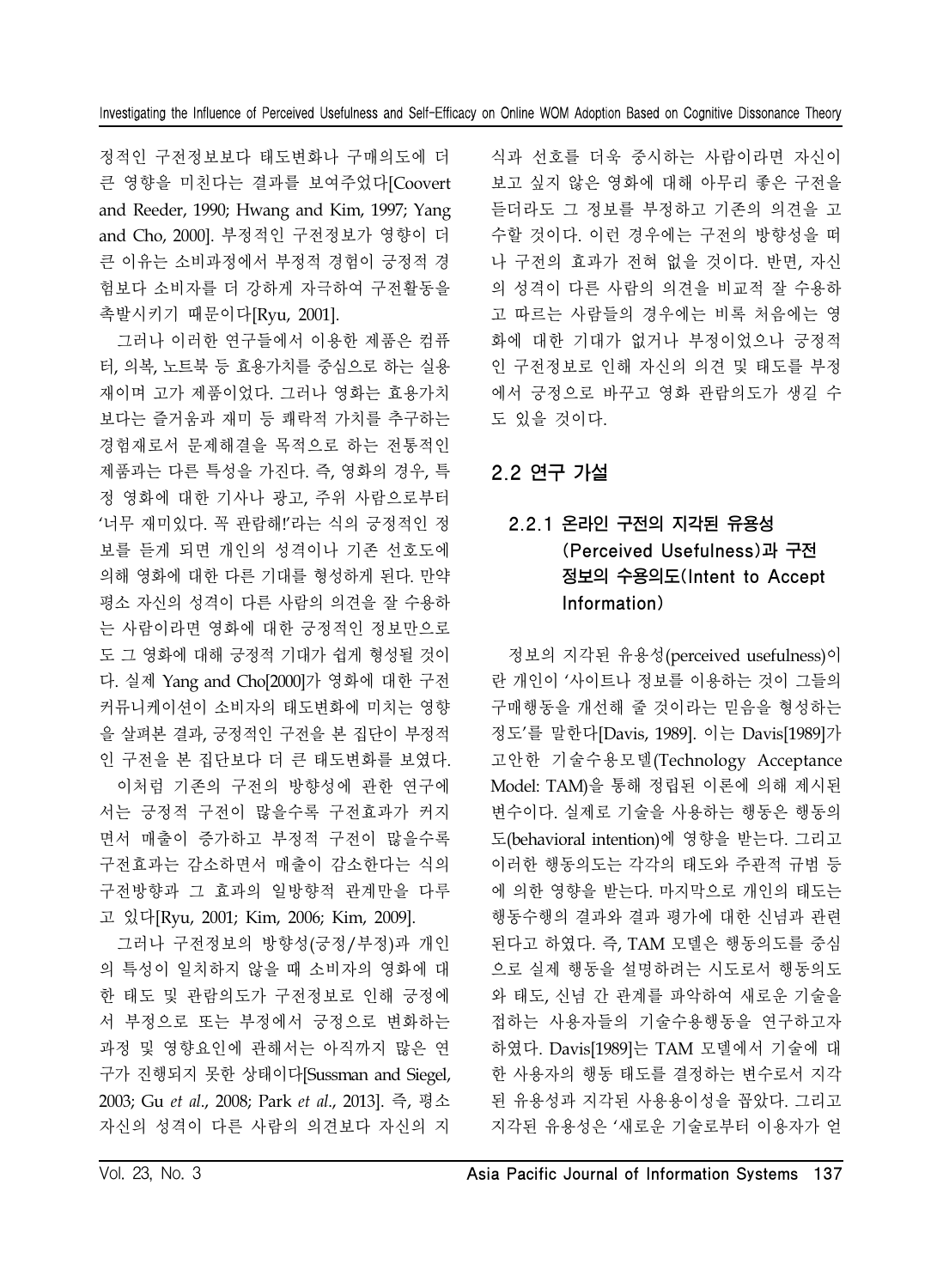을 수 있는 실용적 가치'를 의미한다고 하였다. 후 속 연구에 의해 지각된 유용성은 기술이 자신의 성과를 향상시켜줄 것이라고 지각하는 정도'라고 정의되기도 하였다[Bhattacherjee and Premkumar, 2004].

이러한 TAM 모델을 바탕으로 지각된 유용성 과 지각된 사용용이성은 웹사이트를 근간으로 한 다양한 분야에서 확장되어 연구 되어졌다[Agarwal and Karahanna, 2000a; Chen *et al*., 2002]. Hampton and Koufaris[2005]는 TAM 모델을 활용하여 온라 인 점포에 대한 평가를 파악하고자 했는데 이때 지각된 유용성은 구매 효율성의 향상 정도와 구매결 정 성과의 향상 정도로 정의하기도 하였다. Van Der Heijden[2003]은 그의 연구에서 지각된 유용성 이 정보에 대한 태도나 이용의도에 직접적인 영향을 준다는 것을 실증적으로 입증한 바 있다. 이와 같이 기존 연구들에서는 지각된 유용성을 구매활동에 있 어서 도움을 받는 효용성에 초점을 맞추고 있다 [Hwang and Kim, 1997].

온라인 구전을 통해 소비자들은 다양한 정보의 교환을 경험한다. 그러나 실질적인 구전의 영향은 정보를 접하게 되는 수신자의 지각상태나 경험, 성격 등에 따라 다르게 나타날 수 있다. 정보의 채 택과정은 각 소비자에게 제시되는 명시적인 정보 가 개인의 지식이나 의도로 내재되는 지식 교환의 내면화 현상이라고 할 수 있다[Nonaka, 1994]. 즉, 정보의 수용이란 소비자들이 구전정보를 접함에 있어 어떠한 방향이든 정보사용에 몰두하는 과정 또는 태도를 의미한다[Pitta and Fowler, 2005].

온라인 구전정보에 대한 수용이 중요한 의미 를 가지는 것은 일차적으로 온라인 구전정보 수 신자가 구매에 대한 불확실성을 감소시키고 제 품에 대한 긍정적인 이미지를 가지기 때문이고, 이차적으로 온라인 구전의 특성상 수신자가 다 시 발신자가 되어 구전을 퍼트리는 역할을 할 수 있기 때문이다[Hwang and Kim, 1997].

이렇게 정보의 수용은 소비자가 정보를 접함 으로써 취하는 하나의 행동유형을 의미하는데

구매결정에 정보를 사용하거나, 이를 타인에게 전파하거나, 제품이나 서비스에 대한 지식이 상 승되거나, 이미지가 긍정적으로 변화되었다고 지 각하는 것을 의미한다고 할 수 있다. 따라서 이는 온라인 구전효과를 대표하는 유형으로서 소비자 의 구전정보에 대한 태도를 파악하는 중요한 측 정변수가 될 수 있다.

또한, Jiang and Benbasat[2007]과 Pavlou *et al*.[2007]은 온라인 구전정보 수용에 TAM 이론을 적용하였다. TAM의 초기 연구에서는 태도변수와 행위의도를 구분하여 사용하였으나, 점차적으로 많은 학자들이 태도와 사용의도를 동일한 개념으 로 사용하게 되었다[Venkatesh, 2000; Gefen *et al*., 2003]. 이러한 연구의 흐름에 따르면 온라인 구전 정보의 수용 역시 그 구전정보가 제시하고 있는 정보에 대한 수용과 구매의도 모두를 포함하는 개 념으로 볼 수 있다. Harrison-Walker[2001]는 구전 수용을 '구전정보에 대한 호의적인 태도와 구매의 도를 형성시켜 주는 것'이라고 정의하였다.

정보의 수용을 다루는 수많은 문헌에서 정보의 유용성은 정보의 수용을 매개하는 핵심요소로 취 급되고 있다[Sussman and Siegal, 2003]. 특히, TAM은 정보수용 상황에서 유용성이 강한 영향력 을 가지고 있음을 보여주고 있다[Davis, 1989]. 이 러한 배경에서 Sussman and Siegal[2003]은 정보 의 유용성이 기술수용과 강하게 결합되어 있다는 판단 하에 ELM과 TAM을 결합하여 온라인 정보 품질과 신뢰성이 정보수용에 미치는 영향관계에 서 정보 유용성을 매개변수로 하여 <그림 1>과 같 은 모형의 효과성을 검증하였다. 예를 들어, Gefen *et al*.[2003]과 Pavlou *et al*.[2007]의 연구는 TAM을 사용하여 온라인 리뷰와 관련한 온라인 리뷰 유용성을 수용의 매개변수로 사용한 바 있다. 따라서 본 연구에서는 이러한 기존 연구들에 기반하여 다음과 같은 가설을 제시한다.

가설 *1:* 온라인 구전정보의 유용성은 구전 정보 수용에 긍정적인 영향을 미칠 것이다*.*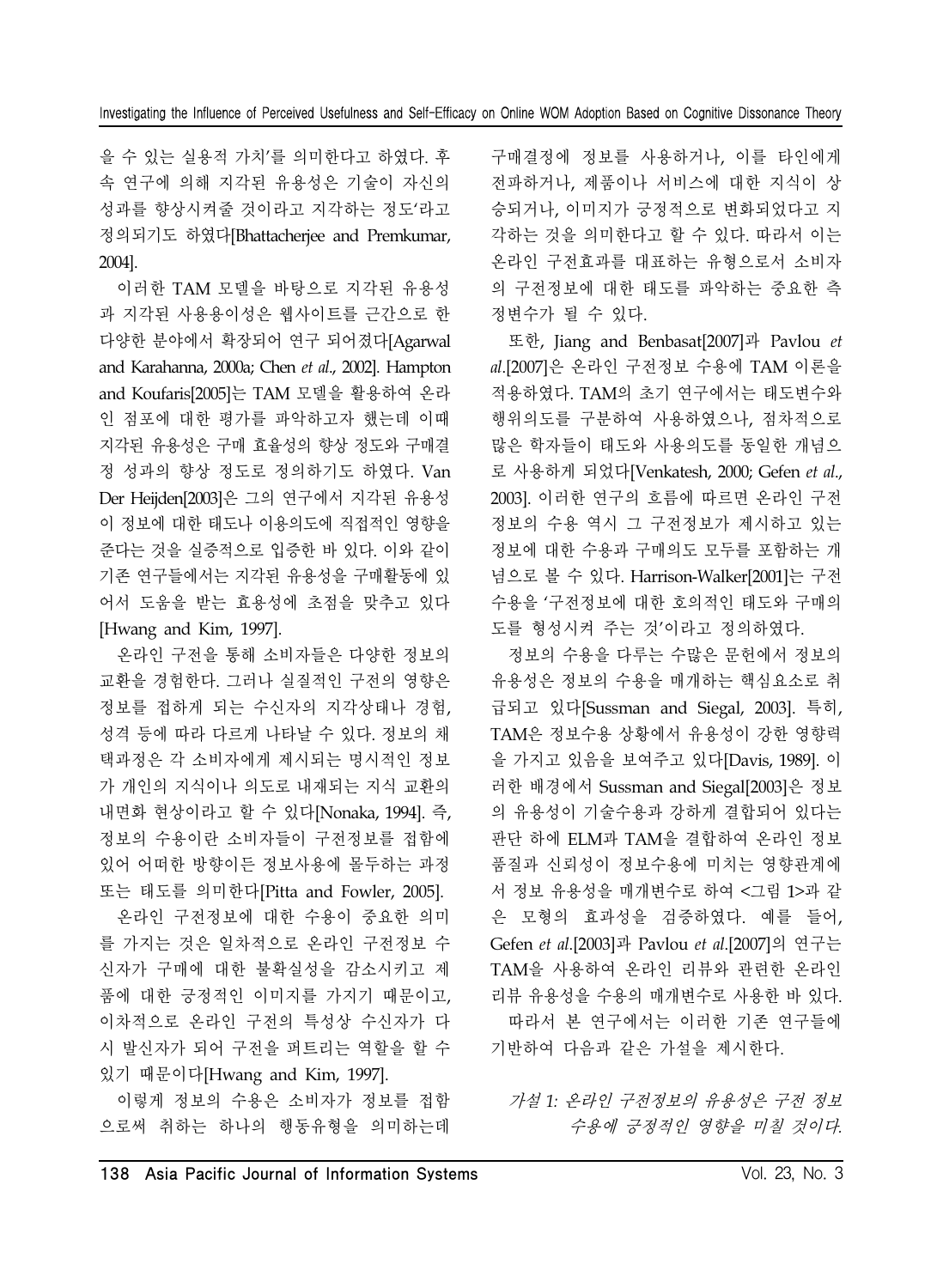



# 2.2.2 인지부조화 이론(Theory of Cognitive Dissonance)

Festinger[1957]가 제안한 인지부조화 이론은 인간의 심리내부에 존재하는 인지요소들 간의 부조화상태를 통해 태도변화를 설명한다. 즉, 인 지요소들 간에 부조화상태가 야기되면 심리적 긴장상태가 발생하여 이를 해소하고 다시 조화 상태를 회복하기 위해 태도변화가 일어난다는 것이다[Cha, 1997].

인지부조화 이론에 의하면 조화상태는 하나의 인지요소가 다른 하나를 통해 예측되거나 수반될 때 유지되는 반면 부조화상태는 기대에 어긋날 때 또는 상반된 인지요소가 들어올 때 야기된다 [Aronson, 1969]. 그리고 인간은 조화상태를 증가 시키고자 하는 동기를 지니고 있어 부조화상태가 야기되면 기존의 신념 및 태도에 제약을 가하거 나 상반된 인지요소를 부정하는 것 중 하나를 선 택하여 조화를 이루고자 한다[Abelson *et al*., 1968; Russo *et al*., 1996].

인지부조화 이론에 근거하여 영화정보의 구전 효과를 설명하면, 소비자들은 자신이 좋아하는 장 르의 영화에 대해 부정적인 구전정보에 노출될 경 우 인지부조화를 경험하게 되어 좋아하는 영화에 대한 기존의 선호도나 혹은 부정적인 구전정보의 효용성 중 한 가지를 변화시켜 인지요소 간에 조 화를 이루고자 할 것이다. 이 경우 어느 것을 변화 시키는가는 개인의 성향(예, 자신감, 효능감 등)에 따라 다르게 나타날 수 있다. 특히 최근 연구들은 개인의 자신감(confidence) 혹은 효능감(efficacy) 차이에 따라 인지부조화 상태를 되돌리는 방식의 차이에 대해 설명하고 있다[Graham *et al*., 2009; Park *et al*., 2013]. 특히 자기효능감(self-efficacy) 은 특정 제품이나 서비스의 수용 측면에서 주로 연구가 되어 지고 있다[Compeau and Higgins, 1995, Rogers, 1995, Agarwal *et al*., 2000b]. 이에 본 연구는 자기효능감을 구전정보 수용의 주요 요 인으로 판단하여 연구 모델에 포함하였다.

#### 2.2.3 자기효능감(Self-Efficacy)

Bandura[1977]는 자기와 관련된 신념 및 기대 를 자기관련 사고로 규정하고 이를 지식/스킬과 행동/수행 간의 관계를 매개하는 중요 변인으로 간주하여 연구하였다. 그의 연구는 수많은 후속 연구를 촉발시켰고, 오늘날 자기효능감이라는 이 름으로 널리 연구되고 있다[Bandura, 1997].

보다 구체적으로 자기효능감은 자신의 지식, 능력 및 스킬을 사용하는 것과 관련된 자신감 (self-confidence)에 주목하고자 한다. 즉, 자신이 가지고 있는 지식, 능력 및 스킬을 적절히 운용하 고 조직화하여 동원하는 역량(capacity)에 대한 자신의 신념이 바로 자기효능감(self-efficacy)이다. 이러한 자신의 역량에 대한 신념은 특정 행동 수 준의 선택, 노력의 크기 및 지속성의 차원을 통해 동기와 행동에 영향을 미친다[Bandura, 1977].

Bandura[1997]는 '효능감은 무수한 목표를 수 행하기 위해 인지적이고 정서적이며 행동적인 기술이 조직화되어야만 하고 효과적으로 배합되 어야만 하는 생성적 능력(generative capability) 이다'라고 주장하였다. 생성적인 능력으로서의 자기효능감이란 효능감이 인간의 유능성과 성취 를 생성하는데 중핵적인 요인으로 작용함을 의 미한다. 하위기술을 소유하는 것과 그 기술들을 적절한 행동과정으로 통합하는 것, 그리고 어려 운 여건 하에서 잘 실행할 수 있는 것 간에는 현 저한 차이가 있다. 사람들은 종종 그들이 무엇을 해야 할지 충분히 알고 있고 그것을 수행하는데 필요한 기술은 가지고 있으면서도 최상의 수행 을 하지 못할 때가 있다[Schwartz and Gottman,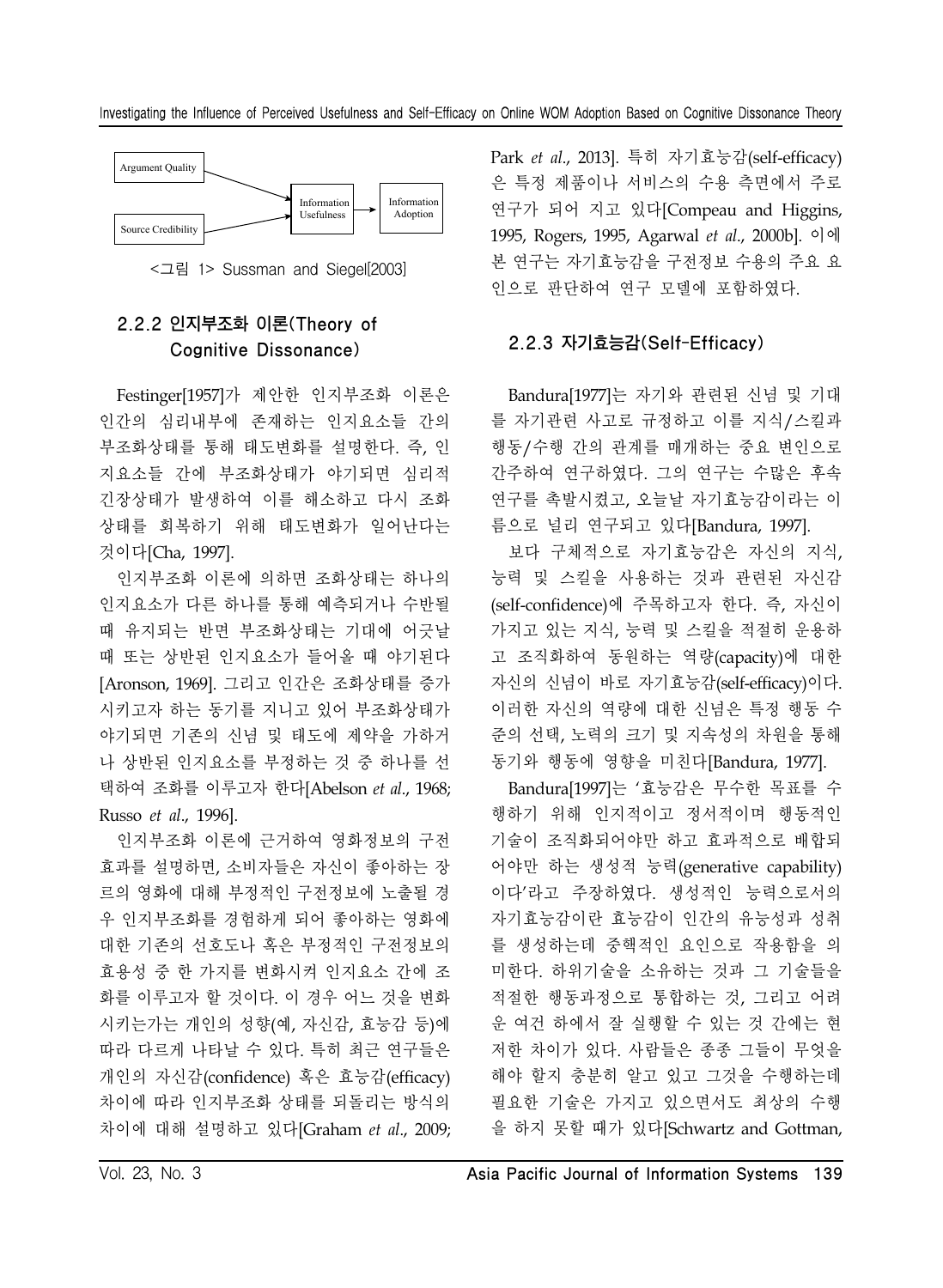1976]. 한 예로 Collins[1982]는 아이들이 수학능 력에서 동등할 때, 효능감이 높은 아이들이 낮은 효능감을 가진 아이들보다 더 의미있게 수행을 잘 한다는 사실을 발견하였다.

본 연구에서 구전정보 유용성에 영향을 미치 는 요인으로 자기효능감 개념을 도입한 것은 지 금까지의 연구에서 소비자 정보탐색과 관련하여 제품군에 대한 사전 지식수준으로 측정된 '능력' 보다 목표를 수행하기 위한 능력에 대한 개인적 신념인 '자기효능감' 수준이 구전정보 유용성 판 단에 더욱 밀접한 관계가 있을 것이라고 보기 때 문이다. 왜냐하면 구전정보 탐색과정은 비인적 외부정보탐색과정에 비해 용이하게 정보를 획득 할 수 있으며, 구전정보의 처리과정에 있어서 쌍 방적인 커뮤니케이션이 가능하므로 제품군에 관 해 무언가를 알고 있다는 능력보다는 구전 커뮤 니케이션을 통해 적합한 정보를 얻을 수 있다는 자신의 능력에 대한 신념요소가 구전정보에 대 한 유용성 판단과 더욱 밀접한 관계가 있기 때문 이다[Choi and Park, 2001].

이와 같은 맥락에서 본 연구진은 자기효능감 의 속성에 근거하여 구전정보 수용관련 자기효 능감을 '자신의 궁극적인 구매 또는 소비 목적 달성에 적합한 구전정보를 획득할 수 있는 자신 의 능력에 대한 신념'1)으로 정의하며, 자기효능 감 수준이 구전정보에 대한 수용에 긍정적 또는 부정적 영향을 줄 것이라고 판단하였다. 즉, 자기 효능감이 높은 사람일수록 자신의 의견 및 선호 와 상반되는 구전정보에 노출되었을 때 자신의 기대와는 어긋나는 정보이므로 그 구전정보를 유용하지 않다고 판단하여 수용하지 않을 것이 고, 반대로 자기효능감이 낮은 사람이라면 비록 자신의 기대와 어긋난다 하더라도 설득력이 있

는 정보라면 내 생각이 틀릴 수도 있다고 생각하 며 그 구전정보의 유용성을 높게 판단하고 수용 할 것이다.

인지부조화 이론과 자기효능감에 관한 기존 문헌의 논의에 따라 본 연구진은 다음과 같은 가 설을 제안한다.

가설 *2:* 개인은 자신과 상반되는 구전정보에 노출되었을 경우*,* 인지부조화 상태를 조정하려고 한다*.* 이때 자기효능감이 높은 *(*낮은*)* 개인 일수록 자신과 상반 되는 구전정보의 유용성을 적게 *(*<sup>크</sup> 게*)* 받아들일 것이다*.* 

# Ⅲ. 연구방법

### 3.1 개념적 모델

본 연구는 영화소비자들이 자신이 구매할 영 화상품을 선택하기 전에 온라인 상에서 영화정 보를 탐색하였을 때, 기존의 선호 또는 기대와 상 충되는 구전정보에 노출된다면 자기효능감 수준 에 따라 정보의 유용성에 대한 평가가 어떻게 달 라지는지를 먼저 살펴보고 이렇게 형성된 유용 성이 실제 구전정보 수용의도에 미치는 영향을 살펴보고자 한다. 따라서 다음과 같이 영화에 대 한 기대와 구전정보의 방향이 반대인 두 그룹으 로 나누어 개념적 모델을 통하여 설명한다.

첫 번째 그룹은 특정 영화에 대해 긍정적인 기 대를 하고 있는 그룹으로 기존의 선호하는 장르 또는 감독, 배우, 줄거리 등 여러 이유로 인해 영 화를 보고 싶다고 느낀 사람들에게 기대와는 정 반대되는 부정적인 영화리뷰를 노출 하였을 때 자기효능감이 구전효과에 미치는 영향을 알아보 고자 한다.

인지부조화 이론에 의하면 이렇게 인지요소 간 에 차이가 일어날 때 조화상태로 돌아가기 위해 자신의 태도를 바꾸거나 혹은 구전정보의 내용을

<sup>1)</sup> 구전정보수용에 관한 자기효능감은 개인이 스스로 자신의 능력에 대해 느끼는 인식 혹은 지각이라는 측면에서 실제 해당 상품/서비스에 지식을 나타내 는 소비자 지식과 마켓메이븐(Market maven)과는 다르다.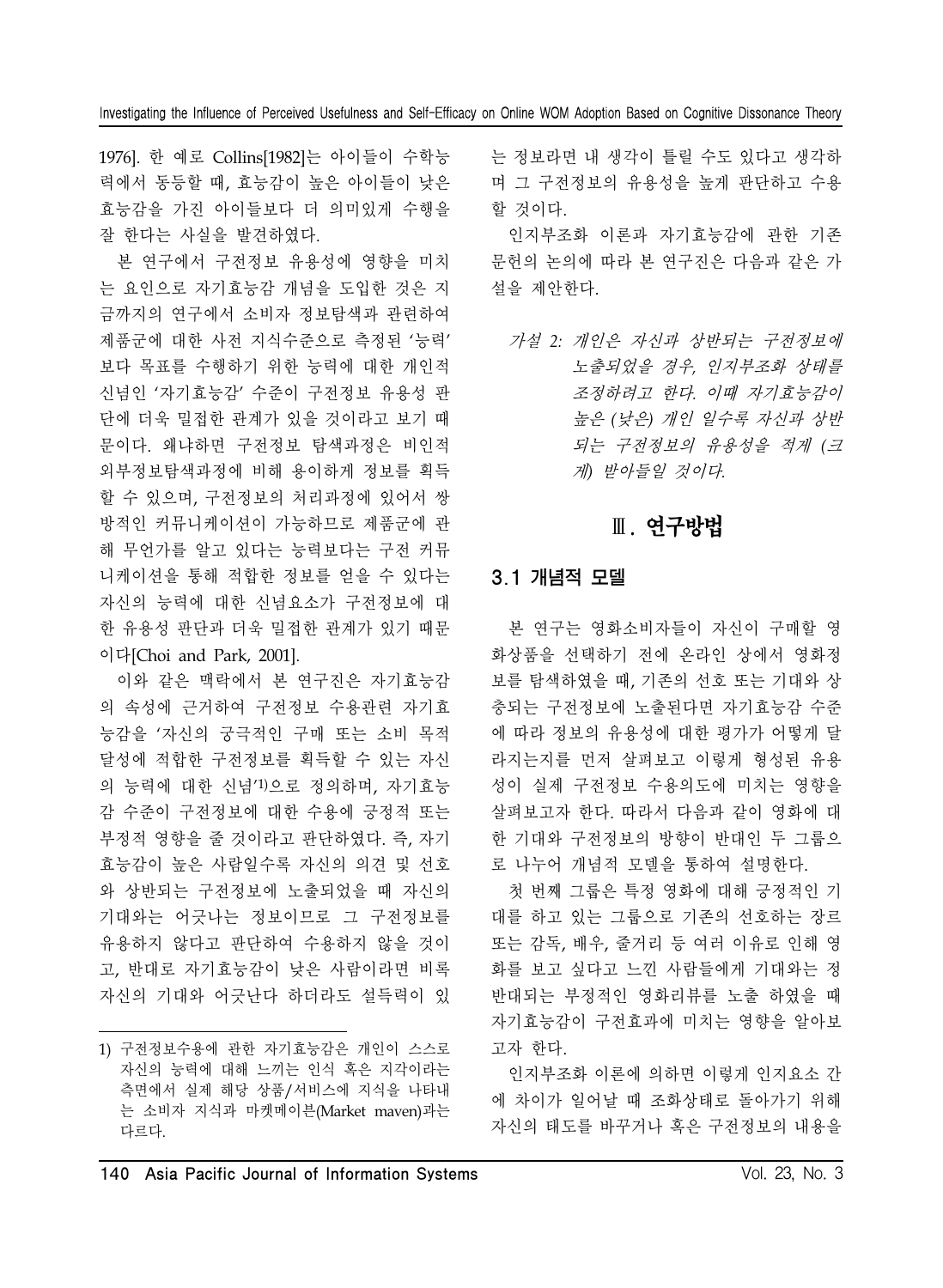평가절하 하는 행동 중 하나를 선택하게 된다. 자 기효능감이 높은 사람일수록 자신의 태도를 고수 하려는 경향이 강하므로 구전정보를 인정하지 않 고 유용성을 매우 낮게 평가하고 수용의도도 매우 낮아질 것이다. <그림 2>는 첫 번째 그룹에 대한 연구문제를 도식화한 것이다.



그룹의 개념모델

두 번째 그룹은 첫 번째와는 반대로 특정 영화 에 대해 부정적인 기대를 하고 있는 그룹으로 영 화를 보고 싶지 않다고 느낀 사람들에게 기대와 는 정반대되는 매우 긍정적인 영화리뷰를 노출 하였을 때 자기효능감이 구전효과에 미치는 영 향을 알아보고자 한다. 이 경우에도 마찬가지로 자기효능감이 높은 사람이라면 아무리 구전정보 가 긍정적이라고 해도 자신의 의견에 대한 신념 이 확고하여 구전정보가 홍보성 리뷰라고 생각 하거나 단순히 좋아하지 않는 장르이기 때문에 정보의 유용성을 낮게 판단하고 정보를 수용할 의도가 매우 낮을 것이다.

반대로 자기효능감이 낮은 사람이라면 비록 자신이 좋아하는 장르는 아니지만 구전정보가 말하는 것을 사실로 받아들여 자신의 태도를 바 꾸고 관람의도를 가질 수도 있다. 이와 같은 연구 문제를 개념적으로 도식화한 것이 <그림 3>이다.



### 3.2 실험 설계

3.2.1 연구대상 및 표본설계

#### **(1)** 연구대상의 선정

본 연구에서는 연구대상 서비스로 영화를 선택 하였다. 영화를 선정한 이유는 첫 번째, 타 공연서 비스(연극, 콘서트)에 비해 단가가 충분히 낮으므 로 자주 구입 가능한 문화상품이고 두 번째로 관람 전 영화관련 사이트를 활용한 구전의 영향을 쉽게 받을 수 있는 경험재이며, 세 번째로 온라인 상에서 커뮤니티, 카페, 블로그 등을 통해 활발한 질문과 응답이 행해지는 사례가 많고, 마지막으로 개봉관 영화관람 후 DVD나 온라인 상영관을 통해서도 재 구매 될 수 있는 확률이 높은 서비스이기 때문이다.

우선 실험에 사용할 대상영화를 선정하였는데, 연구결과의 일반화 가능성을 높이기 위하여 실제 로 제작된 영화들 중 개봉 예정 작(실제 개봉 2주 전) 4편을 장르별로 선정하였다. 또한 구전 정보의 현실성을 높이기 위하여 실제 네이버 영화사이트 에 네티즌들이 직접 작성한 리뷰와 평점, 댓글을 그대로 사용하였다.

#### **(2)** 표본 설계**(**구성**)**

본 연구에 사용된 설문은 2011년 11월 2일부터 11월 19일까지 약 3주에 걸쳐 진행되었다. 실험 은 서울에 소재한 K대학교에 재학 중인 학부생 과 대학원생을 중심으로 진행되었다. 실험대상을 20대와 30대로 선정한 이유는 인터넷을 가장 많 이 사용하는 연령층인 동시에 영화의 주 소비자 층으로써 실제 구매력을 가지고 있으며 온라인 구전에 대한 관심과 경험이 다른 연령층에 비해



<그림 4> 표본 설계(Randomized Block Design)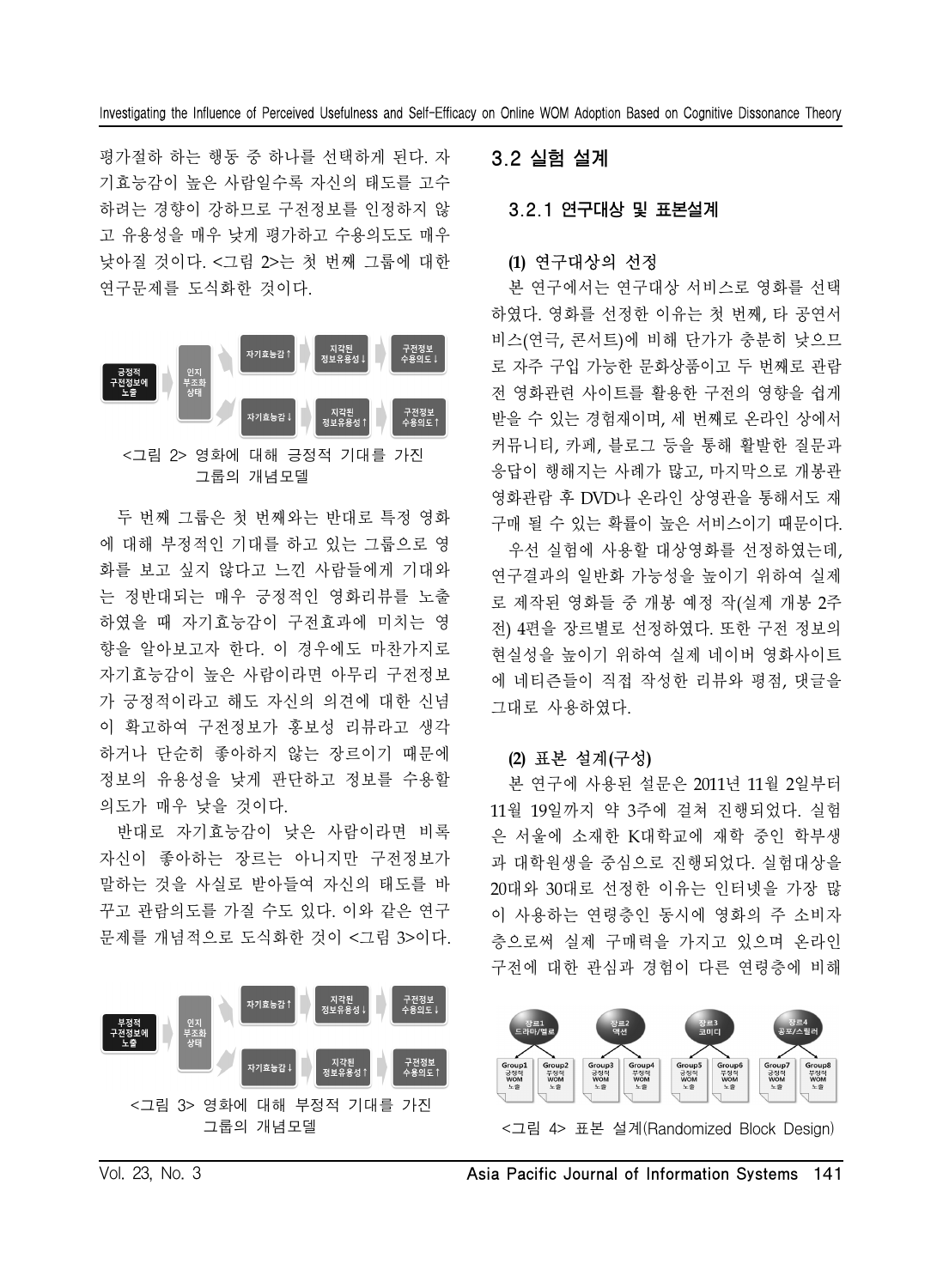### 높기 때문이다[Sung *et al*., 2002].

먼저 표본설계는 Randomized Block Design을 사용하여 참가자들을 4가지 장르별 긍정적 리뷰와 부정적 리뷰(4×2, 8종류)의 구전정보 중 하나의 조 건에만 노출시켰다. 구전정보의 8가지 종류별로 각각 30부씩 random으로 배부하여 회수한 240부 의 설문지 중 결측치가 있거나 응답이 무성의하여 유효하지 않을 것으로 판단된 14부를 제외하였고, 이 중에서도 연구의 목적에 맞는 영화에 대한 기대 와 구전정보의 방향성이 일치하지 않았던 168부를 최종분석에 사용하였다.

표본의 일반적인 성격을 살펴보기 위해 빈도 분석을 실시하였다. 전체 표본을 보면 남성이 88 명(52.4%), 여성이 80명(47.6%)로 나타났다. 연령 은 20대가 96명(57.2%), 30대가 72명(42.8%)인 것

| <표 1> 설문 응답자 특성 |  |  |
|-----------------|--|--|
|-----------------|--|--|

| 구 분                | 항목               | 빈도  | 비율    |
|--------------------|------------------|-----|-------|
| 성별                 | 남성               | 88  | 52.4% |
|                    | 여성               | 80  | 47.6% |
| 나이                 | 20대              | 96  | 57.2% |
|                    | 30대              | 72  | 42.8% |
| 관람전 온라인 검          | 예                | 160 | 95.2% |
| 색여부                | 아니오              | 8   | 4.8%  |
| 영화리뷰 작성경험          | 예                | 7   | 4.2%  |
|                    | 아니오              | 161 | 95.8% |
| 댓글 및 평점확인          | 예                | 108 | 64.3% |
|                    | 아니오              | 60  | 35.7% |
| 직종                 | 학생               | 81  | 48.2% |
|                    | 직장인              | 54  | 32.1% |
|                    | 전문직              | 23  | 13.7% |
|                    | 기타               | 10  | 6.0%  |
|                    | 줄거리              | 33  | 19.6% |
| 영화선택               | 장르               | 70  | 41.7% |
| 기준                 | 감독/배우            | 27  | 16.1% |
|                    | 흥행정도             | 15  | 8.9%  |
|                    | 관객평점             | 23  | 13.7% |
|                    | 1시간 미만           | 25  | 14.9% |
| 인터넷<br>사용시간<br>(일) | 1시간 이상<br>1시간 미만 | 104 | 61.9% |
|                    | 3시간 이상<br>3시간 미만 | 27  | 16.1% |
|                    | 5시간 이상           | 12  | 7.1%  |

으로 나타났다. 직업은 직장인이 54명(32.1%), 전 문직이 23명(13.7%), 대학생 또는 대학원생이 81 명(48.2%)로 나타났으며, 기타(군인, 자영업)는 10 명(6%)인 것으로 나타났다.

평소 영화관람 전 온라인으로 해당영화에 대한 구전정보를 검색한 경험이 있는 응답자와 없는 응 답자가 각각 160명(95.2%), 8명(4.8%)로 나타나 대 부분의 응답자들이 온라인 구전정보를 이용하는 것으로 나타났다. 온라인 리뷰를 직접 작성해 본 경험이 있는지에 대한 질문에는 대부분의 응답자 (161명, 95.8%)가 작성 경험이 없다고 응답하였으나, 영화에 대한 네티즌의 댓글이나 평점을 확인한다 고 한 응답자가 108명(64.3%)인 것으로 나타났다.

영화를 선택할 때 가장 중요하게 생각하는 기준 으로는 장르가 70명(41.7%), 줄거리가 33명(19.6%), 감독 또는 배우가 27명(16.1%), 관객평점이 23명 (13.7%), 흥행 정도가 15명(8.9%)인 것으로 나타나 평소 선호하는 장르의 영화를 선택하는 사람이 가 장 많은 것으로 나타났다.

설문 응답자의 인구통계학적 및 응답 특성은 <표 1>과 같다.

### 3.2.2 실험절차 및 자료분석 방법

### **(1)** 실험절차

우선 실험대상자들에게 연구목적을 네티즌의 영 화 평가에 대한 설문조사라고 간단히 소개한 뒤에 8종류로 제작된 질문지를 분단 별로 배분하였으며 실험 참가자들이 다른 분단의 실험 참가자들과 다 른 구전정보를 본다는 사실을 인지하지 못하도록 하였다. 실험절차는 다음과 같다. 먼저 첫 페이지에 서는 해당영화에 대한 실제 네이버 영화 사이트에 게재된 기본적인 영화정보와 줄거리의 웹 페이지 를 그대로 캡처하여 제공한 뒤 영화에 대한 관심여 부와 그 이유를 확인하였다. 여기서 연구자는 실험자 극으로 사용된 구전정보가 실제 구전임을 강조하 기 위해 출처인 네이버 영화 사이트에서 발췌된 글임을 밝혔다. 두 번째 페이지에서는 실험자극인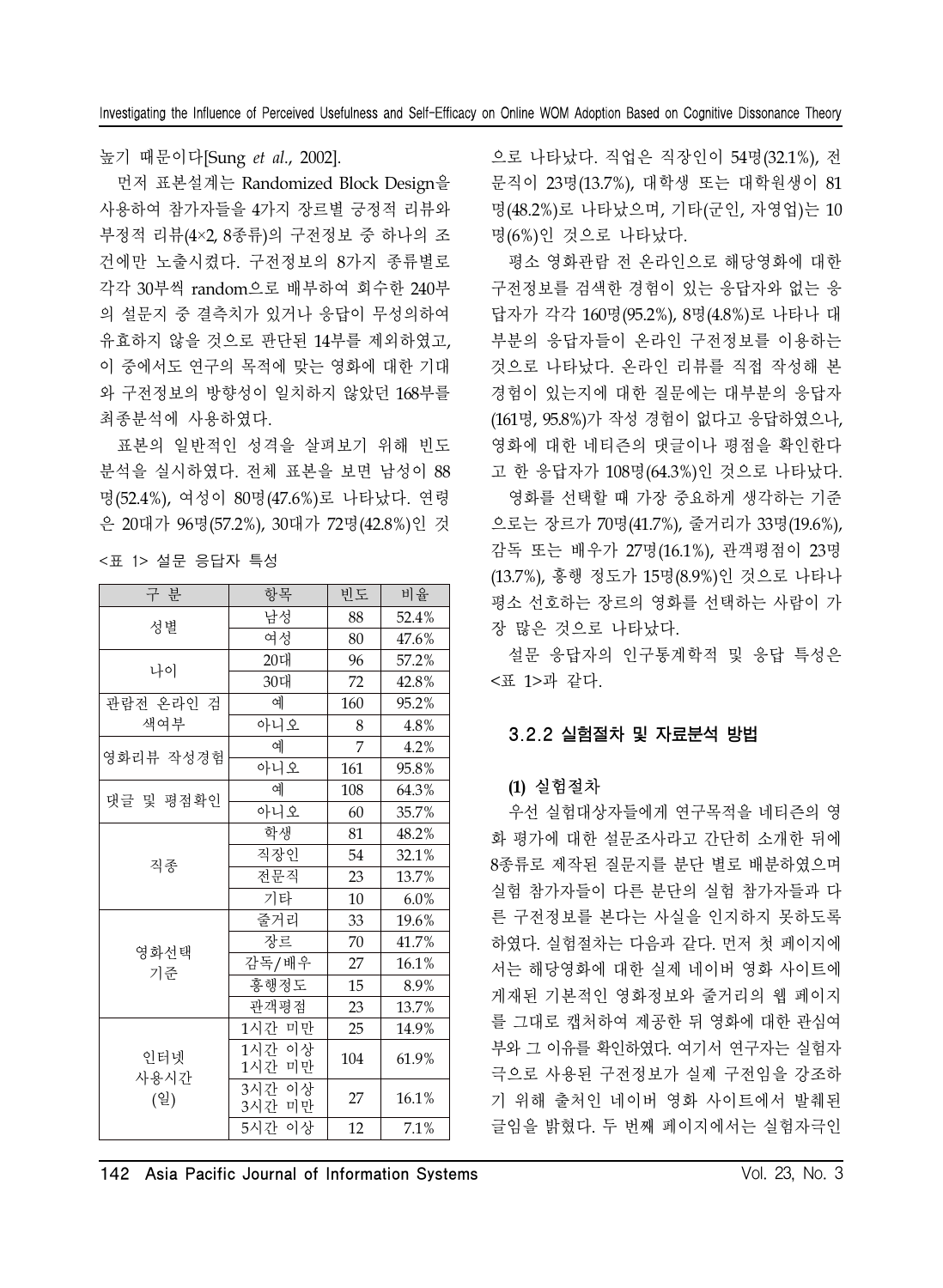영화에 대한 온라인 구전정보를 제시하였고 그 이후 부터는 문항들을 통해 응답자의 자기효능감과 해 당 구전정보의 유용성 및 수용의도를 측정하였다.

### **(2)** 분석 방법

먼저 각 측정 변인들의 신뢰도를 검증하기 위해 크론바흐 알파 계수를 구하고, 각 변인들 간의 상관 관계의 방향과 크기를 알아보기 위해 상관분석을 실시하였으며, 그 다음 자기효능감이 구전정보의 유용성 및 수용의도에 미치는 영향을 검증하기 위 해 회귀분석을 실시하였다. 이 모든 방법은 SPSS 18.0 프로그램을 사용하였으며 데이터 수집방법은 질문지법을 사용하였다. SPSS를 사용한 이유는 연 구모델이 독립변수와 종속변수 간의 관계가 단순 Linear구조로써 타 프로그램을 사용하여 구조방정

식 모형을 대입/적용할 필요성이 없었고, 질문지법 을 사용한 이유는 focus group interview를 하기에 는 표본수가 너무 많고 온라인 survey 활용 시 답변 오류 가능성이 클 것으로 판단하였기 때문이다.

### 3.2.3 측정변인 및 질문지 구성

본 연구는 앞서 제시한 연구문제를 검증하기 위해 선행 연구들에서 신뢰성과 유효성이 검증 된 측정 도구들을 토대로 연구 환경에 맞게 연구 자가 수정하거나 추가하였다. 모든 변수들은 측 정도구의 신뢰성과 타당성을 높이기 위하여 복 수개의 설문항목으로 측정되었으며, 설문 항목들 은 Likert 7점 척도를 이용하여 측정하였다. 본 연구에 사용된 변인의 조작적 정의와 측정항목

|  |  |  | <표 2> 요인의 조작적 정의 |  |
|--|--|--|------------------|--|
|--|--|--|------------------|--|

| 요인명        | 영문명                            | 설명                                                                                                 | 연구자                                           |
|------------|--------------------------------|----------------------------------------------------------------------------------------------------|-----------------------------------------------|
| 자기효능감      | Self-efficacy                  | 이용자가 특정 대상에 대하여 느끼는 자신들의<br>능력에 관한 믿음                                                              | Lee <sup>[2006]</sup>                         |
| 장르선호 여부    | Preference                     | 평소 자신이 좋아하고 즐겨 보는 영화장르일 경우<br>1, 그렇지 않을 경우 0                                                       | Elliott[2002]                                 |
| 정보 유용성     | Perceived<br><b>Usefulness</b> | 수용자가 인식하는 구전정보 자체의 가치 또는<br>의사결정에 도움을 주는 정도                                                        | Bailey and Pearson[1983]                      |
| 정보<br>수용의도 | Intention to<br>accept         | 구전정보에 대한 호의적인 태도와 구매의도를<br>형성시켜주는 것으로, 구전 수신자가 구전정보를<br>접한 후 형성된 영화에 대한 긍정적 또는 부정적인<br>이미지로 볼 수 있음 | Harrison Walker[2001],<br>Hwang and Kim[1997] |

#### <표 3> 요인별 측정 항목 및 관련 문헌

| 변수             | 측정항목                                      | 관련문헌                           |
|----------------|-------------------------------------------|--------------------------------|
|                | 나는 평소 영화에 대해 잘 알고 있다고 생각한다.               |                                |
| 자기효능감          | 나는 영화에 대해 다른 사람에게 이야기하는데 자신이 있다.          | Lee[2006]                      |
|                | 나는 영화와 관련된 용어를 이해하는데 자신 있다.               |                                |
| 장르선호 여부        | 평소 자신이 좋아하고 즐겨 보는 영화장르일 경우 1, 그렇지 않을 경우 0 | Elliott[2002]                  |
|                | 이 구전정보는 가치가 있었다.                          |                                |
| 정보의 지각된<br>유용성 | 이 구전정보는 내게 영화에 대한 유용한 정보를 주는 편이었다.        | Bailey and Pearson<br>$[1983]$ |
|                | 이 구전정보는 영화선택에 있어 내게 도움을 줄 것이다.            |                                |
|                | 나는 이 구전정보의 내용에 전반적으로 동의한다.                | Sussman and                    |
| 정보<br>수용의도     | 나는 이 구전정보의 내용 때문에 영화를 보고 싶은 동기가 생겼다.      | Siegal[2003]                   |
|                | 나는 이 구전정보로 인해 해당 영화에 대해 지식이 향상된 것 같다.     | Hwang and<br>Kim[1997]         |

### Vol. 23, No. 3 Asia Pacific Journal of Information Systems 143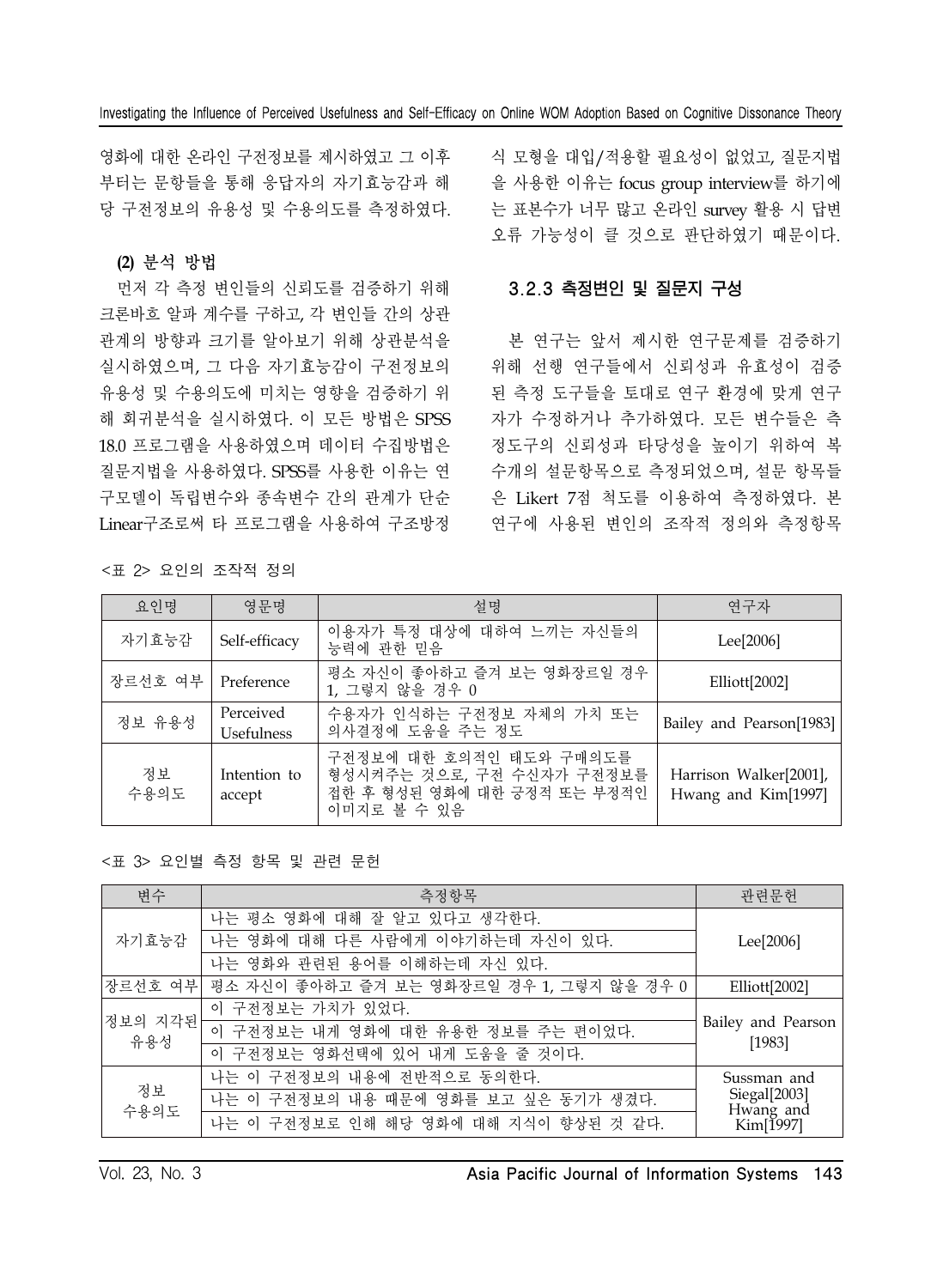및 관련문헌은 다음의 <표 2>, <표 3>과 같다.

### 3.3 연구 모델

### 3.3.1 The system of equations(1): 긍정기대-부정구전정보 노출

앞서 언급한 개념적 모델에서 그룹 1에 해당하 는 영화에 대한 긍정적 기대를 한 사람이 부정적 인 구전정보에 노출되었을 경우 자기효능감이 구전정보의 유용성에 미치는 영향(가정 2)은 다 음의 식 (1-a)를 통해 검증하며, 이렇게 형성된 정 보의 유용성이 정보의 수용의도에 미치는 영향 (가정 1)은 식 (1-b)를 통해 검증한다.

| 유용성 = $\beta_0 + \beta_1$ 자기효능감     | $(1-a)$ |
|-------------------------------------|---------|
| $+\beta$ <sub>2</sub> 장르선호여부        |         |
| $+\beta_3$ 성별+ $\beta_4$ 자기효능감×장르선호 |         |
| $+\beta_{5}$ 자기효능감×성별+ $\epsilon$   |         |

정보수용의도 =  $\beta_0 + \beta_1$ 유용성+ $\epsilon$  (1-b)

### 3.3.2 The System of Equations(2): 부정기대-긍정구전정보 노출

개념적 모델에서 그룹 2는 영화를 보고 싶은 마음이 없거나 부정적인 기대를 한 사람들이 긍 정적인 구전정보에 노출되었을 경우이다. 이 때 자기효능감이 구전정보의 유용성에 미치는 영향 (가정 2)은 다음의 식 (2-a)를 통해 검증하며, 정 보의 유용성이 정보의 수용의도에 미치는 영향 (가정 1)은 식 (2-b)를 통해 검증한다.

유용성 =  $\beta_0 + \beta_1$ 자기효능감 (2-a)  $+\beta_2$ 장르선호여부  $+\beta_3$ 성별 $+\beta_4$ 자기효능감×장르선호  $+\beta_5$ 자기효능감×성별+ $\epsilon$ 정보수용의도 =  $\beta_0 + \beta_1 + \beta_2 + \epsilon$  (2-b)

# Ⅳ. 연구 결과

### 4.1 측정항목의 평가

본 연구에서 사용된 변인들의 추상적인 개념 을 측정하기 위해서 여러 가지의 측정항목을 사 용하였는데, 이렇게 다 항목으로 측정된 측정항 목들이 해당 변인을 얼마나 적절하게 반영하였 는가를 평가하기 위하여 자료 분석에 앞서 정교 화 과정을 거쳤다. 수렴타당성(convergent validity)의 확보를 위해 확인적 요인분석을 실시하 였고, 측정도구의 신뢰성을 확보하기 위해 신뢰 도를 분석하였다. 본 연구에 사용된 측정항목들 은 대부분 관련 문헌들을 통해 추출되었으며, 항 목의 내용적 조정과정을 거쳤으므로 내용타당성 (content validity)은 확보되었다고 할 수 있다.

### 4.1.1 신뢰성 분석

사회과학 분야에서는 하나의 구성개념을 다양 한 항목(multi-item)으로 측정하고 있다. 따라서 이러한 측정변수들이 해당하는 이론변수를 적절 하게 반영하는가를 평가하기 위해 신뢰성 분석 을 실시하였다.

신뢰도는 크론바흐 알파 신뢰도 계수로 측정 하였다. 크론바흐 알파 계수는 측정항목들이 내 적 일관성을 가지는 정도를 알려주는 지표가 될 수 있으며, 다른 평가계수들보다 보수적인 값을 제공함으로써 신뢰성 검증에 가장 많이 사용되 고 있다[Carmines and Zeller, 1979]. 일반적으로 신뢰도 계수 값이 0.7 이상이면 측정항목들이 내 적 일관성을 가져 측정도구의 신뢰성에 문제점 이 없는 것으로 판단되기 때문에 0.7을 기준으로 설정하였다[Nunnally, 1978]. 측정도구의 신뢰성 분석 결과, 아래 <표 4(a)>와 <표 4(b)>에 나타난 바와 같이 모두 0.9 이상으로 신뢰성 기준을 충족 시키고 있으므로 본 조사항목이 신뢰성이 있음 을 확인시켜 주고 있다.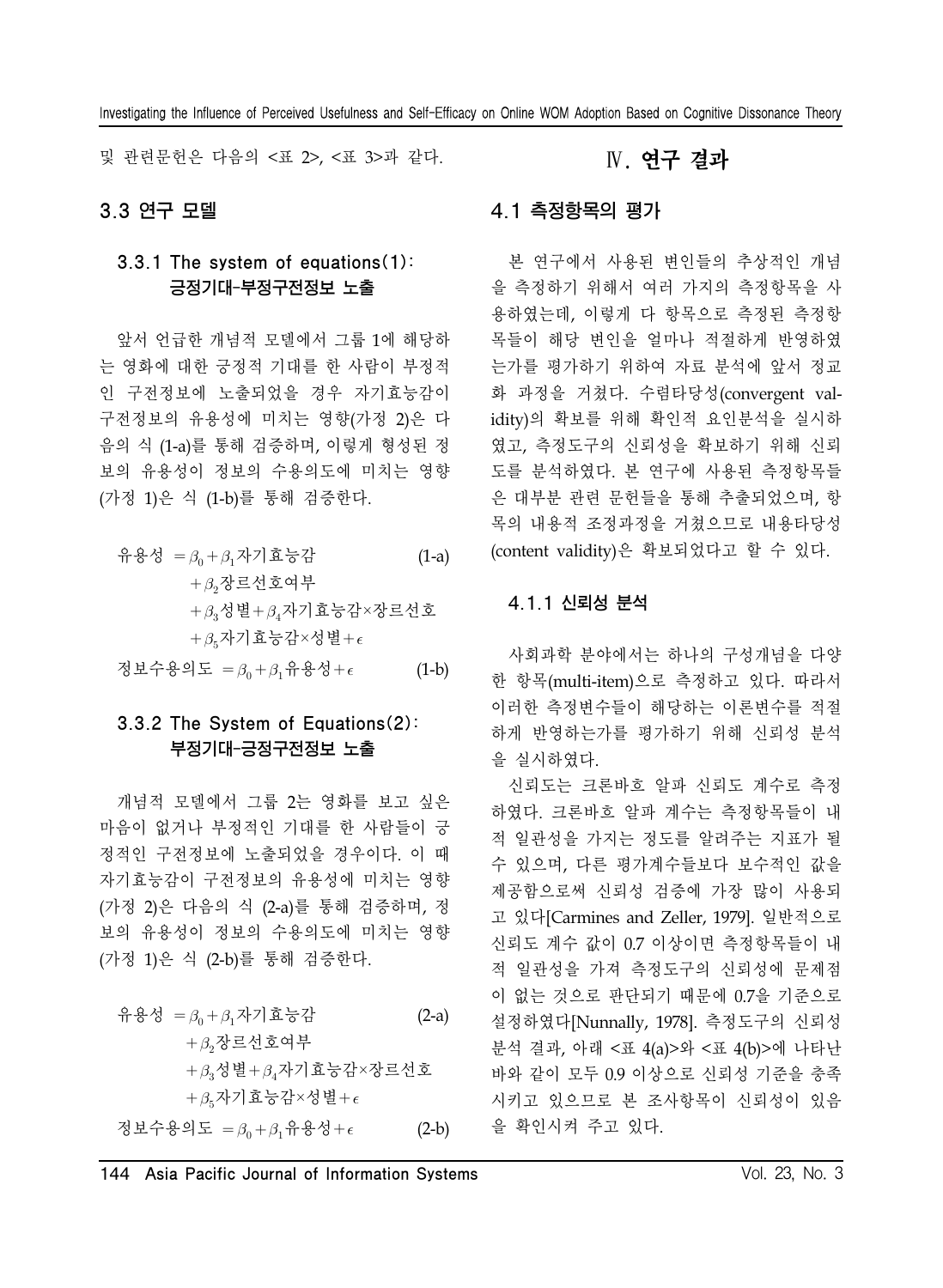### 4.1.2 확인적 요인분석

확인적 요인분석(CFA: Confirmatory Factor Analysis)은 이미 탐색적으로 연구가 되었거나 이 론적인 배경 하에서 측정구조 형태가 강하게 가설 화되고 변수들 간의 기존관계를 설정한 후 요인분 석을 이용하여 그 관계가 성립하는지 여부를 실증 하는데 사용되는 방법으로 측정항목 간의 판별타 당성과 수렴타당성을 통계적으로 검증하는데 유 용한 방법론이다[Kim, 2007]. 확인요인분석에서 요인을 설명하기 위해서 사용된 측정변수들은 서 로 관련이 없다고 가정되고 있다. 이러한 분석결과 와 관련 연구에 관하여 기존 학자들의 유사한 연구 결과를 토대로 논리적인 설명이 가능하다면 확인 적인 연구모형을 통해 확인요인분석을 할 수 있다.

#### **(1)** 수렴타당성 검증

연구모형에 사용된 요인들에 대한 측정변수들 의 신뢰도와 평균분산추출지수(Average Variance Extracted)를 공식에 의해 구한 결과가 아래 <표 4(a)>와 <표 4(b)>에 나타나있다. 이론적으로 평균 분산추출지수는 0.5 이상이면 수렴타당성이 확보 된다고 할 수 있다. 아래 표에서 확인할 수 있듯이

| <표 4> 신뢰성 및 타당성 분석 결과 |  |  |
|-----------------------|--|--|
|-----------------------|--|--|

(a) 긍정기대-부정적 구전정보 노출시

| 잠재요인         | 평균   | 표준<br>편차 | Cronbach<br>Alpha | CFA        | <b>AVE</b> |
|--------------|------|----------|-------------------|------------|------------|
| 자기효능감 5.061  |      | 1.782    | 0.971             | $96.7\%$   | 0.904      |
| 정보유용성        | 3.61 | 1.585    | 0.969             | $96.9\%$   | 0.886      |
| 정보수용의도 3.705 |      | 1.467    | 0.96              | $ 85.5\% $ | 0.628      |

(b) 부정기대-긍정적 구전정보 노출시

| 잠재요인        | 평균    | 표준<br>편차 | Cronbach <br>Alpha | CFA   | AVE   |
|-------------|-------|----------|--------------------|-------|-------|
| 자기효능감       | 5.445 | 1.275    | 0.959              | 92.5% | 0.931 |
| 정보유용성       | 3.314 | 1.423    | 0.954              | 91.6% | 0.927 |
| 정보수용의도 2.71 |       | 1.251    | 0.963              | 87.1% | 0.921 |

분산추출지수 계산 결과 모두 0.5 이상으로 수렴타 당성이 확보되었으며, 신뢰도 또한 0.7 이상으로 수렴타당성이 확보된 것으로 말할 수 있다.

#### **(2)** 판별타당성 검증

판별타당성을 검증하기 위해서는 만약 두 요 인 사이에 구한 분산추출지수가 각 요인의 상관 계수의 제곱, 즉 결정계수(r2)보다 크면 두 요인 사이에는 판별타당성이 확보되었다고 할 수 있다. 즉, 구성 개념간의 관계를 보여주는 상관계수(∅) 의 신뢰구간(∅±2•SE)에 1이 포함되지 않아 수 렴타당성과 판별타당성이 있다고 해석하는 내용 과 동일하다[김계수, 2007]. 각 요인들의 상관계 수와 분산추출지수 (대각선 값)를 표로 나타내면 <표 5>와 같다.

각 요인 사이에 구한 분산추출지수(\*)가 각 요 인의 상관계수의 제곱, 즉 결정계수(r2)보다 크기 때문에 요인 사이에는 판별타당성이 확보되었다 고 할 수 있다.

#### <표 5> 신뢰성 및 타당성 분석 결과

|        | 자기<br>효능감 | 정보        | 정보<br>유용성 수용의도 | 장르<br>선호  | 성별        |
|--------|-----------|-----------|----------------|-----------|-----------|
| 자기효능감  | 0.904     |           |                |           |           |
| 정보유용성  | 0.242     | $0.886^*$ |                |           |           |
| 정보수용의도 | 0.212     | 0.568     | 0.628          |           |           |
| 장르선호   | 0.0094    | 0.089     | 0.07           | <b>NA</b> |           |
| 성별     | 0.153     | 0.066     | 0.16           | 0.017     | <b>NA</b> |

(a) 긍정기대-부정적 구전정보 노출시

(b) 부정기대-긍정적 구전정보 노출시

|        | 자기    | 정보                   | 정보     | 장르        | 성별 |
|--------|-------|----------------------|--------|-----------|----|
|        | 효능감   | 유용성                  | 수용의도   | 선호        |    |
| 자기효능감  | 0.931 |                      |        |           |    |
| 정보유용성  | 0.249 | $0.927$ <sup>*</sup> |        |           |    |
| 정보수용의도 | 0.262 | 0.524                | 0.921  |           |    |
| 장르선호   | 0.021 | 0.062                | 0.022  | <b>NA</b> |    |
| 성별     | 0.014 | 0.0004               | 0.0003 | 0.032     | NА |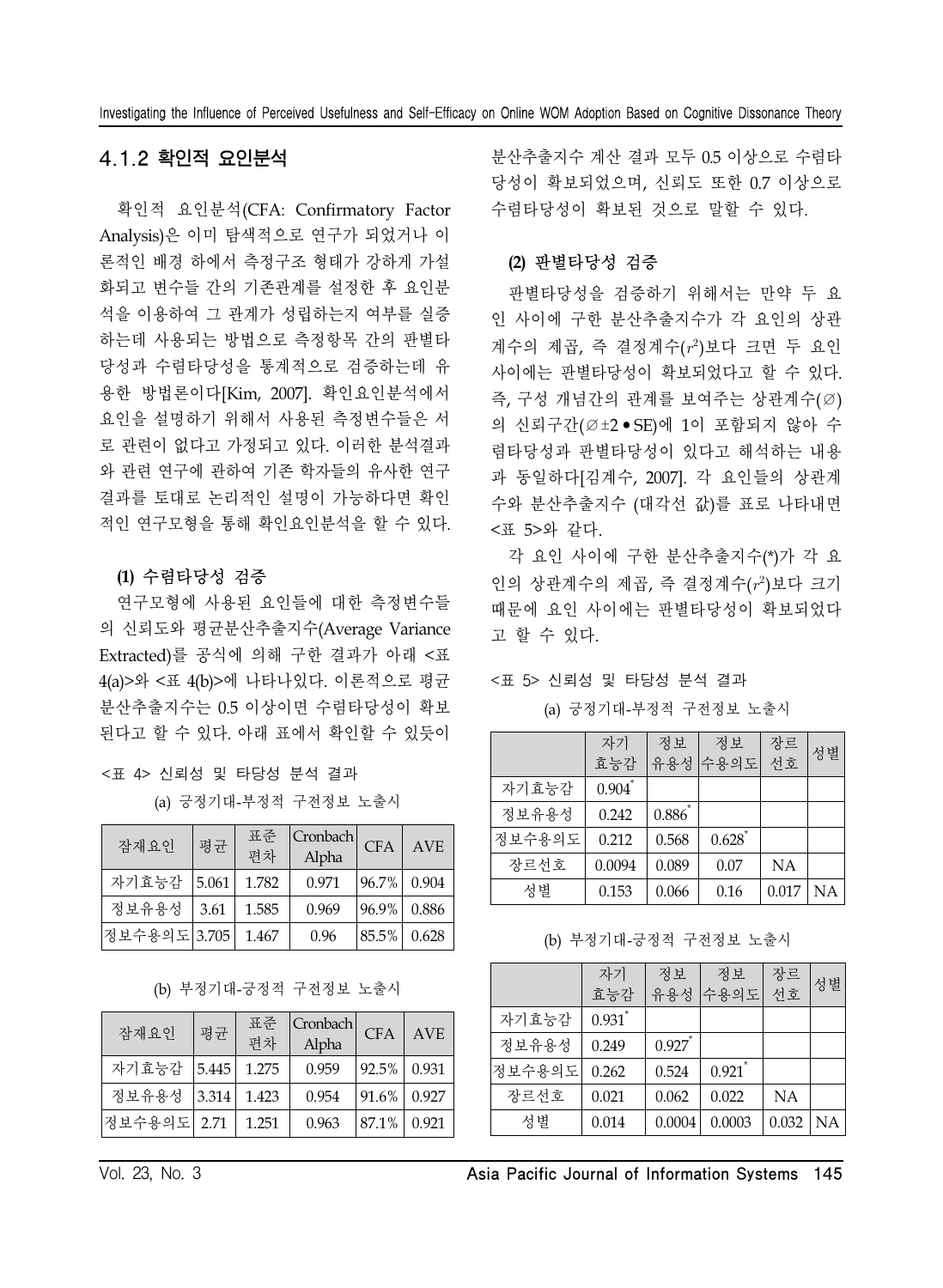### 4.2 모형의 실증분석 결과 및 논의

#### 4.2.1 주 효과 분석 및 결과

본 연구에서 가설 검증은 크게 세 부분으로 나 누어서 분석하였다. 첫 번째는 자기효능감이 구 전정보의 유용성에 미치는 영향관계이며 두 번 째는 구전정보의 유용성이 구전정보의 수용의도 에 미치는 영향에 대한 연구이다. 추가적으로 영 화장르선호의 일치 여부에 따라서 자기효능감이 정보유용성에 미치는 조절효과에 관한 연구이다.

이는 위계적 다중회귀분석으로서 한 변수 X가 제 3의 변수 Y를 설명함에 있어서 조절변수 Z와 의미 있는 상호작용을 하는지 통계적으로 검증 하는 방법으로 경영연구에서 조절효과 검증에 많이 사용하는 방법이다. 그 방법에 대해서 보다 구체적으로 살펴보면 독립변수, 종속변수, 조절 변수가 포함된 기본모형과 기본모형에 독립변수 와 조절변수의 곱셈 항을 추가한 조절효과 모형 의 비교를 통해 산출된 F 변화량의 유의성 여부 에 따라 조절효과에 대한 검증이 이루어진다.

본 연구의 목적은 자기효능감과 장르선호의 일 치 여부, 정보의 유용성 및 수용의도와의 관계에 대한 선행요인과 결과요인을 규명하고 영향관계의 크기를 알아보고자 하는 것이다. 따라서 각 구성 개념들 간의 유의한 영향 관계를 검증하는 것이 주요 분석 목적인데 각 변수들 간의 인과관계를 동시에 고려하여 검증하기 위해서는 공분산 구조 분석을 사용하는 것이 적합하나, 이 방법을 사용하 기 위해서는 최소한 400개 이상의 표본이 필요하다. 본 연구의 표본은 168개에 불과하고 초기적 연구의 접근이기 때문에 회귀분석을 사용하기로 하였다.

### **(1) The System of Equations(1):** 긍정기대**-**부정적 구전정보 노출

1) 유용성 Equation(1-a) 먼저 영화에 대해 긍정적 기대를 했으나 부정적

구전정보에 노출되었던 그룹 1의 유용성 equation (1-a)의 회귀분석 결과, 자기효능감 변수의 베타 계수 값이 -0.465로 유용성에 미치는 주 효과가 매우 유의한 것으로 나타났다(p = 0.000). 따라서, 특정영화에 대해 긍정적인 기대를 했으나 부정 적인 구전정보에 노출이 되었을 경우에는 본 연 구의 가설 2번이 지지되었다. 또한 장르 선호 일 치성 역시 베타계수 값이 -0.710으로 유용성에 미 치는 영향이 매우 유의한 것으로 나타났으며(p = 0.04), 자기효능감과 장르 선호 일치성의 상호작 용효과 역시 베타계수 값이 -0.223으로 유의한 것 으로 나타났다(p = 0.000).

이러한 결과는 결국 앞서 예상했던 바와 같이 영화에 대한 기대와 구전정보 사이의 인지부조화 경험 시 자기효능감이 높을수록 구전정보를 기각 함으로써 정보의 유용성을 낮게 판단하며, 또한 선 호하지 않는 영화일수록 유용성을 매우 낮게 판단 한다는 것을 의미하게 된다. 이러한 해석은 반대의 경우에도 똑같이 적용될 수 있다. 즉, 영화에 대한 기대와 구전정보의 사이의 인지부조화 경험 시 자 기효능감이 낮을수록 자신의 의견을 고수하기보 다는 구전정보를 채택함으로써 구전의 유용성을 높게 판단한다는 것을 의미한다.

반면, 기대와는 달리 성별의 베타계수 값은 -1.433으로 유용성에 미치는 주 효과가 유의하지 않은 것으로 나타나(p = 0.106) 성별에 따라 정보유 용성이 다르게 나타나지는 않는 것으로 확인됐다. 또한 성별과 자기효능감의 상호작용 효과 역시 베 타계수 0.230(p = 0.168)으로 효능감이 정보유용성

<표 6> 유용성 equation(1-a)의 회귀분석 결과

| <sup> 종속변인 </sup> | 독립변인    | ß                      | t값      | $R^2$ |
|-------------------|---------|------------------------|---------|-------|
| 유용성               | 자기효능감   | $-0.465$ <sup>-1</sup> | $-4.20$ |       |
|                   | 장르선호여부  | $-0.710$ <sup>*</sup>  | $-2.51$ |       |
|                   | 성별      | $-1.443$               | $-1.63$ | 0.699 |
|                   | 효능×장르선호 | $-0.223$ ***           | $-4.27$ |       |
|                   | 효능×성별   | 0.230                  | 1.39    |       |
| $***$             | $+ +$   |                        |         |       |

 $\mu$  < 0.000,  $\mu$  < 0.01,  $\mu$  < 0.05.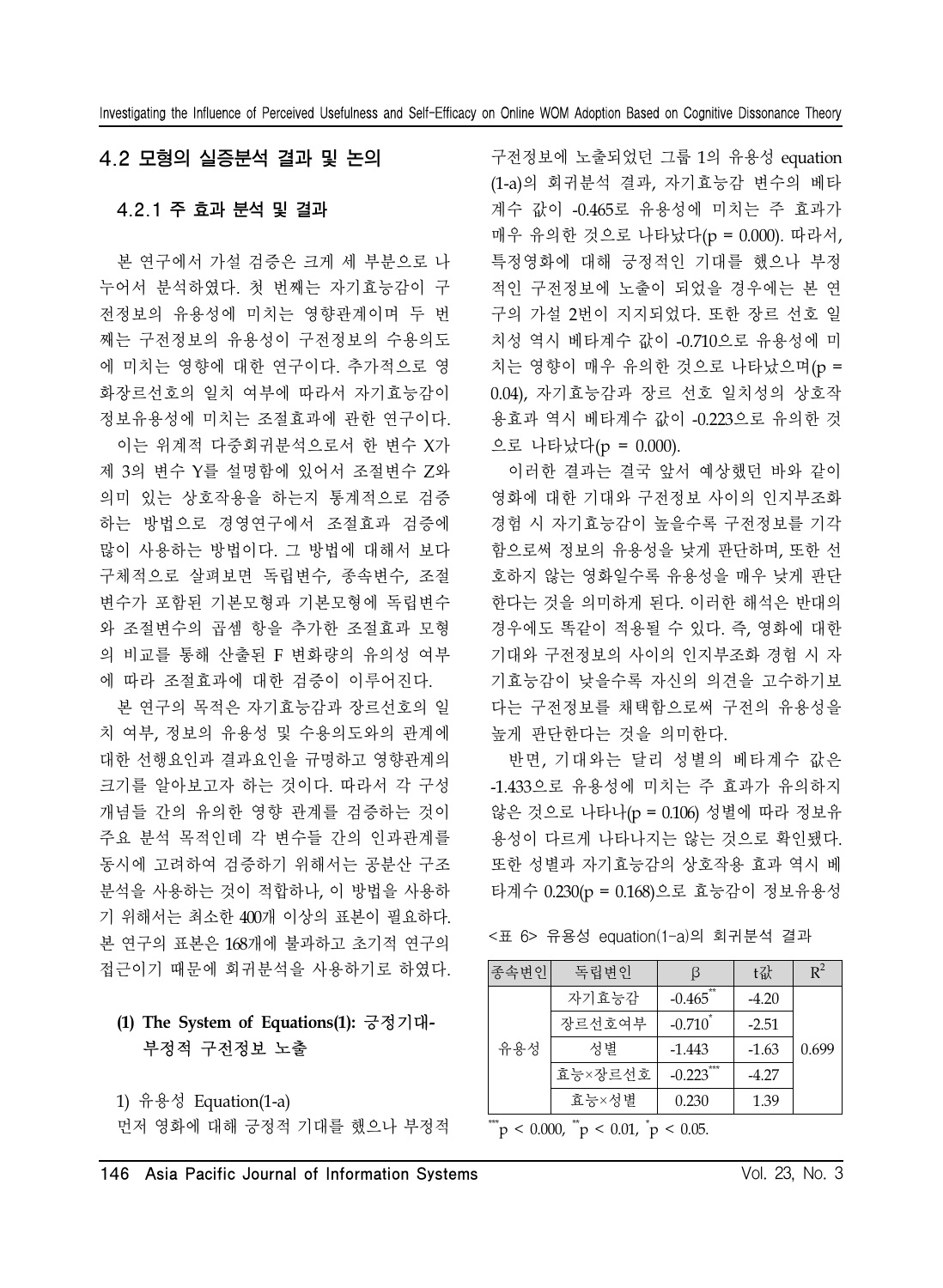에 미치는 영향이 남녀 간에 차이가 없는 것으로 나타났다. 회귀분석 결과는 <표 6>과 같다.

2) 정보수용의도 Equation(1-b)

다음으로 영화에 대해 긍정적인 기대를 했으 나 부정적 구전정보에 노출되었던 그룹 1의 정보 수용의도 equation(1-b)의 회귀분석 결과, 예상대 로 유용성의 베타계수 값이 0.673으로 정보수요 의도에 미치는 영향이 매우 유의한 것으로 나타 났다(p = 0.000). 이에 따라, 본 연구 결과는 가설 1번도 지지하는 것으로 나타났다. 이러한 결과는 앞서 equation(1-a)에서 밝혀진 바와 같이 자기효 능감이 높을수록 자신의 의견과 일치하지 않는 구전정보의 유용성을 낮게 판단하였다면 구전수 용의도 역시 매우 낮다는 것을 의미한다고 볼 수 있다. 반대로 자기효능감이 낮은 사람은 비록 자 신의 의견과 일치하지 않더라도 해당정보가 설 득력이 있다면 정보의 유용성을 높게 판단할 수 있으며 정보수용의도도 역시 높아진다는 것을 의미한다.

<표 7> 정보수용의도 Equation(1-b)의 회귀분석 결과

| 종속변인 | 독립변인 |              |       |       |
|------|------|--------------|-------|-------|
| 수용의도 | 유용성  | ***<br>0.673 | 8.661 | 0.754 |

 $\mu$  < 0.000,  $\mu$  < 0.01,  $\mu$  < 0.05.

### **(2) The System of Equations(2):** 부정기대**-**긍정적 구전정보 노출

1) 유용성 Equation(2-a)

다음으로 영화에 대해 부정적인 기대를 했으나 긍정적인 구전정보에 노출되었던 그룹 2의 첫 번 째 유용성equation의 회귀분석 결과, 앞의 그룹1 의 결과와는 부분적으로 차이가 있었다. 자기효능 감이 정보의 유용성이 미치는 효과는 베타계수가 -0.634로 나타나 유의한 영향을 미치는 것으로 나 타났다(p = 0.000). 특정영화에 대해 부정적인 기

대를 했으나 긍정적인 구전정보에 노출이 되었을 경우에도 역시 본 연구의 가설 2번이 지지되었다. 또한 장르 선호 일치성이 유용성에 미치는 영향은 베타계수가 -1.412(p = 0.370)로 유의하지 않은 것 으로 나타나 장르선호여부가 정보의 유용성 판단 에 영향이 없다는 것을 보여주었다.

이 결과에서 흥미로운 점은 긍정적인 기대를 가지고 부정적 리뷰에 노출되었을 때(그룹 1-자 기효능감 베타계수: -0.465)보다 부정적인 기대를 가지고 긍정적 리뷰에 노출되었을 때(그룹 2-자 기효능감 베타계수: -0.634), 자기효능감이 정보 의 유용성 판단에 더욱 큰 영향을 미친다는 것이다. 이는 자기효능감이 높은 사람일수록 영화에 대 한 긍정적 기대를 부정적으로 바꾸는 것보다 부 정적 기대를 긍정적으로 바꾸는 것이 더 어려워 진다는 뜻이 된다.

한편, 장르선호와 자기효능감의 상호작용 역시 유용성 판단에 유의한 영향을 미치지 못함을 다 음 <표 8> 회귀분석 결과에서 확인할 수 있다.

<표 8> 유용성 Equation(2-a)의 회귀분석 결과

| 종속변인 | 독립변인    |                  |         | $R^2$ |
|------|---------|------------------|---------|-------|
|      | 자기효능감   | $**$<br>$-0.634$ | $-2.68$ |       |
|      | 장르선호여부  | $-1.412$         | $-0.90$ |       |
| 유용성  | 성별      | $-1.100$         | $-0.76$ | 0.562 |
|      | 효능×장르선호 | 0.229            | 0.82    |       |
|      | 효능×성별   | 0.169            | 0.64    |       |

 $\mu$  < 0.000,  $\mu$  < 0.01,  $\mu$  < 0.05.

### 2) 정보수용의도 Equation(2-b)

마지막으로 영화에 대해 부정적인 기대를 했 으나 긍정적인 구전정보에 노출되었던 그룹 2의 두 번째 정보수용의도 equation의 회귀분석 결 과, 이 역시 그룹 1의 결과와 마찬가지로 베타계 수가 0.553으로 정보의 유용성이 정보수용의도에 유의미한 정의 영향을 미치는 것으로 나타났다(p = 0.000). 즉, 이 경우에도 본 연구의 가설 1번이 지지되는 것으로 나타났다.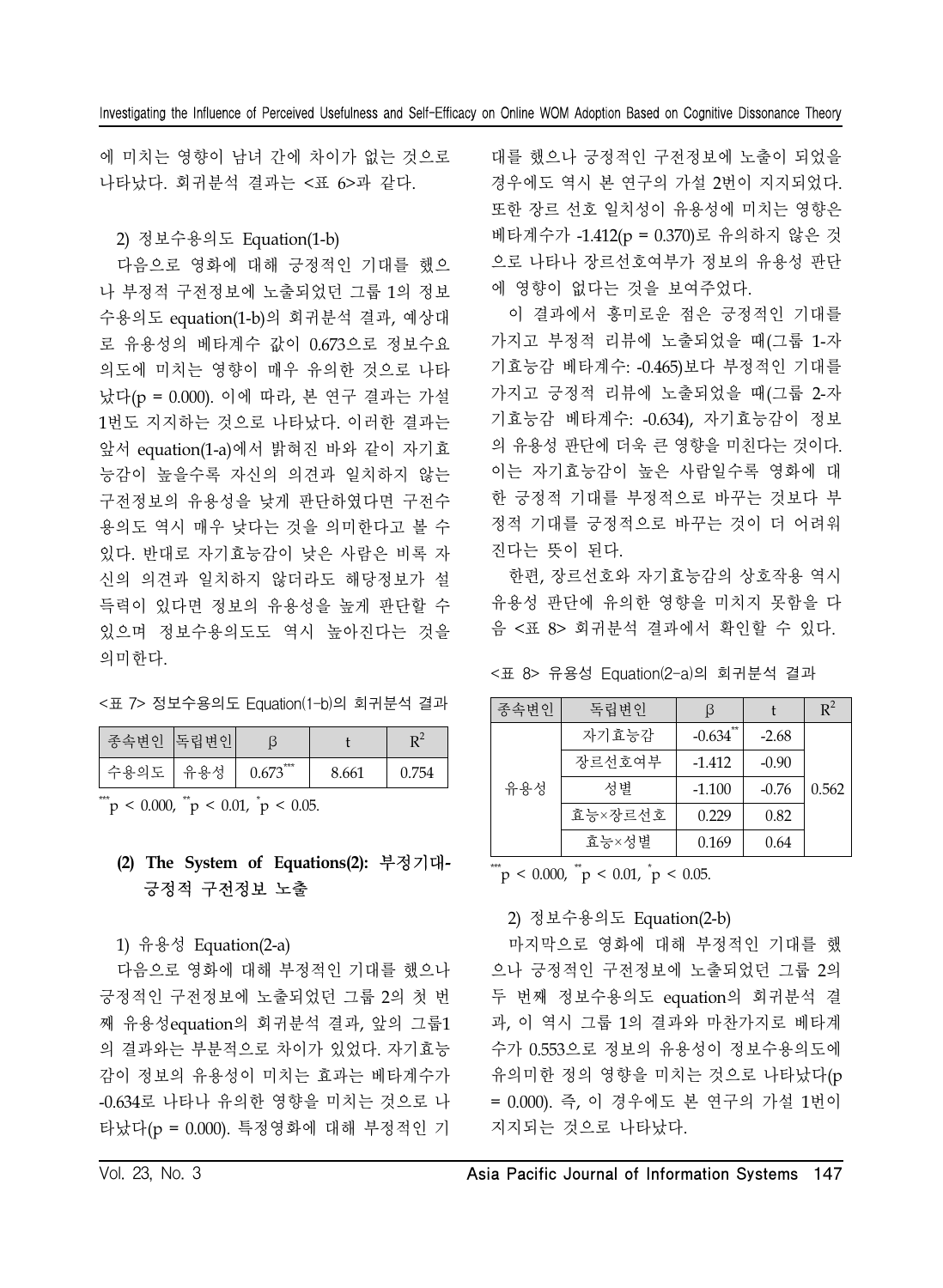<표 9> 정보수용의도 Equation(2-b)의 회귀분석 결과

| 조소벼이                                                        | 독립변인 |       | [包人 |  |  |
|-------------------------------------------------------------|------|-------|-----|--|--|
| 수용의도                                                        | 으요   | 0.553 | *** |  |  |
| $***$<br>$**$<br>$\mu$ < 0.000, $\mu$ < 0.01, $\mu$ < 0.05. |      |       |     |  |  |

# Ⅴ. 결 론

#### 5.1 연구의 요약

인터넷을 통한 온라인 구전의 발달은 일반 관객 들의 영화에 대한 관심과 참여를 유도하는 데 중 추적 역할을 하여 소비자의 주체적 참여를 촉진함 으로써 한국영화 발전의 밑거름이 되고 있다. 인 터넷이 영화정보의 탐색 루트가 되는 동시에 영화 관련 사이트에 모여 영화관람 후 자신의 체험을 전달하고 공유함으로써 자체적으로 관객층을 확 산시키는 효과를 가져왔다. 즉, 영화에 대한 온라 인 구전은 영화소비 확대의 기반이 되고 있다.

이에 본 연구는 영화선택에 필요한 정보를 수 용하는 데에 중요한 영향을 미칠 수 있는 자기효 능감을 통해 구전 연구에서 주로 다루지 않았던 구전정보와 자신의 의견 및 선호가 일치하지 않 을 경우 자기효능감이 구전정보의 유용성 및 수 용의도에 미치는 영향에 대해 알아보았다.

연구 결과, 자기효능감이 높은 사람일수록 영화 에 대한 구전정보와 자신의 의견 또는 선호가 일치 하지 않을 경우 인지부조화로 인해 구전정보를 왜 곡하고 저평가하기 때문에 구전정보의 유용성이 떨어지고 정보의 수용의도 또한 감소한다는 것을 실증적으로 검증하였다. 여기서 또 다른 한 가지 흥미로운 사실은 영화에 대해 긍정적인 기대를 가 진 사람에게 부정적 구전정보를 노출시켰을 때보 다 부정적 기대를 가진 사람에게 긍정적인 구전정 보를 노출시켰을 때 자기효능감의 영향이 더욱 큰 것으로 나타났다. 이는 구전정보로 인해 영화에 대 한 태도를 긍정에서 부정으로 바꾸는 것보다 부정 에서 긍정으로 바꾸는 것이 더욱 어렵다는 것을 확인한 것이다. 이는 개인이 좋아하지 않고 재미없

는 영화라고 판단하고 있었는데, 타인의 구전에 의 해 개인의 비용(예: 영화 관람 비용)을 지출하게 만드는 일이 더욱 어렵기 때문일 것이다.

그리고 기존의 연구에서는 온라인 구전이 소비 자간에 일어나는 상호작용적 커뮤니케이션이기 때문에 나타나는 집단효과로 인해 다른 이들의 정보에 쉽게 동의하는 정도가 강하고 동의성이 정보유용성에 큰 영향을 미치고 구매의도에까지 유의한 영향을 미친다고 하였으나[Lee and Lee, 2005], 이번 연구로 인해 동일한 내용의 온라인 구전에 대해서도 모든 소비자들이 같은 방식으로 받아들이는 것이 아니라, 개인의 자기효능감의 정도에 따라서 구전정보의 유용성 및 정보수용의 도가 달라짐을 확인한 예라고 할 수 있다.

따라서 본 연구를 통해 영화에 대한 태도형성이 나 관람의사결정에 있어 구전정보의 내용이나 특 성보다도 소비자가 주관적으로 느끼고 있는 자기 효능감도 중요하다는 점을 확인했다고 볼 수 있다.

#### 5.2 연구의 의의

본 연구의 결과를 통해 제공할 수 있는 연구 의의는 다음과 같다.

첫 번째, 본 연구는 기존의 온라인 연구에서 많이 다루지 않았던 구전정보의 수신자적 특성 중에서도 소비자의 심리나 행동과 연관 있는 자 기효능감을 구전효과에 미치는 영향요인으로 채 택하여 연구하였다. 자기효능감이 높을수록 구전 정보의 유용성 및 채택의도가 낮아지는 영향관 계를 확인함으로써 개인의 자기효능감 정도와 기존에 형성되어 있는 장르선호에 따라 구전효 과가 달라질 수 있음을 확인하였다.

두 번째, 기존의 온라인 구전연구에서는 구전의 방향성에 대하여 긍정적 구전은 긍정적 구전효과 를 가져오고 부정적 구전은 부정적 구전효과를 가 져온다는 단 방향적 관계만을 다루었다. 하지만 본 연구에서는 구전으로 인해 영화에 대한 태도가 긍 정에서 부정으로, 부정에서 긍정으로 바뀌는 과정을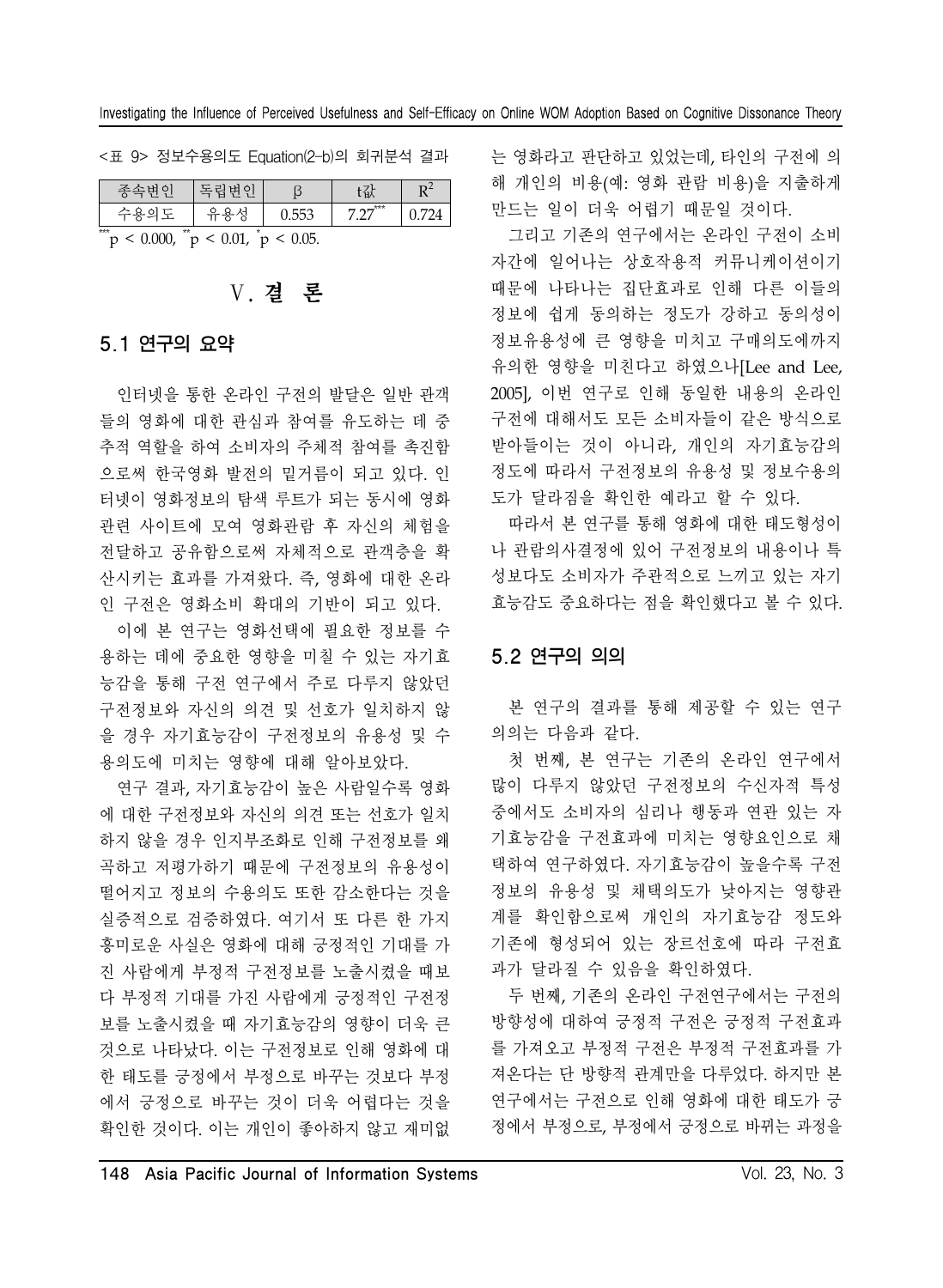연구하고 실증적으로 검증 하였다는 점이 기존의 연구와 다른 점이라 할 수 있다. 또한, 부정적 구전 이 긍정적 구전보다 영화에 대한 태도를 더 쉽게 바꾸도록 한다는 것을 실증적으로 확인하였다.

이러한 결과들은 학문적 의의뿐만 아니라 산업 계에도 좋은 지침이 될 것이다. 즉, 영화관련 마케터 들에게 적극적인 구전관리의 필요성과 함께 주의 해야 할 점을 함께 시사해 준다고 할 수 있다. 즉, 부정적인 구전이 주관적인 의견 및 선호와 결합될 때 그 효과가 더욱 커지기 때문에 자사 영화의 특성 에 관계없이 무조건 입소문만을 내기 위해 시사회 를 한다거나 말도 안 되는 긍정적 내용의 댓글을 달게 하는 등의 마케팅은 매우 위험이 크다고 할 수 있다. 따라서 영화 마케터들은 구전사이트 관리 측면에서 세분화된 리뷰 및 평점 관리가 필요하며 preview survey를 실시하여 철저한 고객세분화를 통해 자사 영화의 특성에 맞는 고객에게 전략을 집중 할 필요가 있다. 일례로 미국의 대표적인 DVD 렌탈 및 온라인 스트리밍 서비스업체인 'Netflix'같 은 경우에는 서비스 제공 후 고객에게 영화에 대한 평점을 매기도록 하였다. 이후 그 데이터를 가지고 자체 개발한 영화추천 서비스인 cinematch를 통해 소비자가 기존의 이용했던 영화와 비슷한 영화를 추천함으로써 온라인 구전효과도 보면서 고객만족 도 높인 대표적 온라인 구전 활용 사례라고 할 수 있다. 이와 같이 영화 사이트를 관리함에 있어 개인 의 특성과 선호도에 맞는 개인화된 정보서비스 제 공이 매우 중요하다는 것을 알 수 있다.

# 5.3 연구의 한계 및 향후 연구방향

본 연구의 결과 해석 시 몇 가지 주의할 점은

다음과 같다.

첫 번째로, 영화의 큰 분류인 상업영화와 예술 영화에 대한 구분 없이 실험이 실시되어 객관적 자료분석이 어려웠다는 점이다. 즉, 영화에 대한 소비자의 취향이 상업적인 영화를 선호하는지, 예술적인 영화를 선호하는지에 따라 자기효능감 의 영향이 매우 달라질 수 있을 것이다. 따라서 향후 연구에서는 이와 같은 취향과 관련된 세부 적 변수관리가 요구된다.

두 번째로, 연구의 대상이 20대와 30대라는 특 정 연령대만을 대상으로 실시하였으므로 향후 연구를 통해 대상 계층을 다양화하고 간섭요인 들을 배제하여 자연적 상황 하에서 실험을 진행 함으로써 연구결과를 더욱 일반화할 수 있는 노 력이 필요하겠다.

세 번째로, 실험에 사용한 구전정보가 실제 네이 버 영화 사이트에 있는 네티즌의 리뷰를 사용하여 정보원의 신뢰성 검증이 이루어지지 않았으며, 각 장르별로 그 내용의 품질 또한 통일시키지 못하였 으므로 연구의 한계점으로 지적될 수 있다. 또한 실제 온라인 상의 영화 평론 웹사이트와 비슷하게 구성하는 온라인 실험 설계 방식을 시도하려고 하 였으나 연구진의 상황을 고려하였을 때 쉽지 않았다. 따라서, 추후 연구에는 보다 정확한 실험 설계를 통해 더 나은 연구결과를 기대해 본다.

마지막으로 구전정보의 방향성을 극단적인 긍 정과 부정 두 가지만을 사용하였으나 실제 온라 인 상에는 긍정과 부정 혹은 중립적 평가가 혼합 되어 있는 경우가 많으므로 향후 연구에서는 이 러한 점을 고려하여 연구를 진행할 필요가 있다. 즉, 본 연구진은 추후 연구로서 모든 경우를 고려 하여 온라인 구전효과를 분석해보고자 한다.

# $\langle References \rangle$

 [1] Abelson, R.P., Aronson, E., McGuire, W.J., Newcomb, T.M., Rosenberg, M.J., and Tannenbaum, P.H., *Theories of cognitive con-* *sistency: A sourcebook*, Chicago: Rand McNally, 1968.

[2] Agarwal, R. and Karahanna, E., "Time flies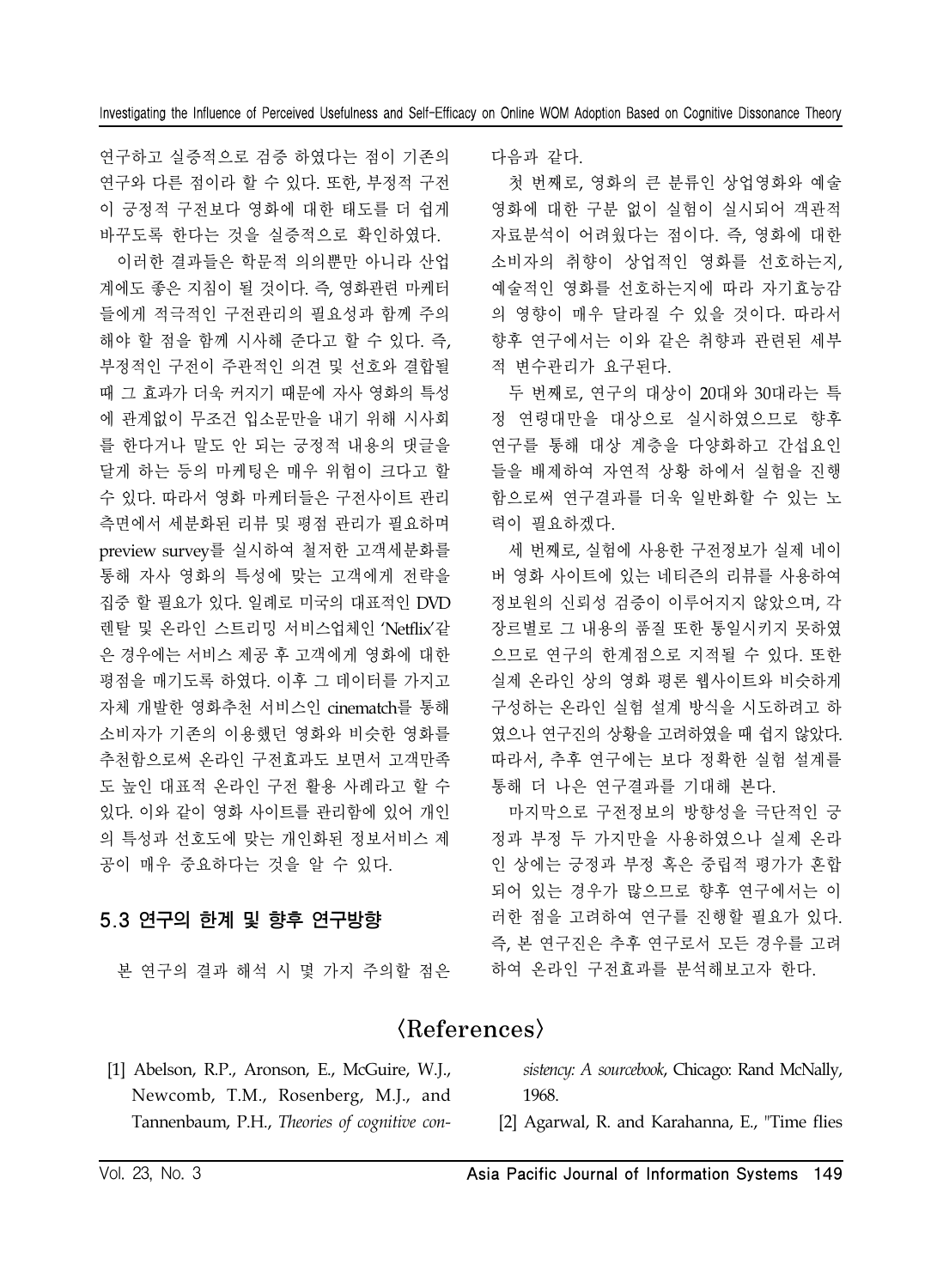when you're having fun: Cognitive absorption and beliefs about information technology usage," *MIS Quarterly*, Vol. 24, No. 4, 2000a, pp. 665-694.

- [3] Agarwal, R., Sambamurthy, V., and Stair, R.M., "The evolving relationship between eneral and specific computer self-efficacy-An empirical assessment," *Information System Research*, Vol. 11, No. 4, 2000b, pp. 418-430.
- [4] Aronson, E., "The Theory of Cognitive Dissonance: A Current Perspective," *New York: Academic Press, In Advances in Experimental Social Psychology* (L. Berkowitz, ed.), Vol. 4., 1969, pp. 1-34.
- [5] Bandura, A., *Self-efficacy: The exercise of control*, New York: W.H. Freeman, 1997.
- [6] Bandura, A., "Self-efficacy: Toward a unifying theory of behavioral change," *Psychological Review*, Vol 84, No. 2, 1977, pp. 191-215.
- [7] Berry, L. and Parasura Man, A., "The behavioral consequences of service quality," *Journal of Marketing*, Vol. 60, No. 2, 1996, pp. 31-46.
- [8] Bhattacherjee, A. and Premkumar G., "Understanding changes in belief and attitude toward information technology usage: A theoretical model and longitudinal test," *MIS Quarterly*, Vol. 28, No. 2, 2004, pp. 229-254.
- [9] Brister, J.M., "Word of mouth communication and their effects in consumer network," *Advances in Consumer Research*, Vol. 18, 1991, pp. 155-169.
- [10] Bussiere, D., "Evidence and Implications of electronic Word-of-mouth," *Developments in marketing science*, Vol. 23, 2000, pp. 361-362.
- [11] Buttle, F.A., "Word of mouth: Understanding and managing referral marketing," *Journal of strategic marketing*, Vol. 6, 1998, pp. 241-254.
- [12] Carmines, E.G. and Zeller, R.A., *Reliability and*

*Validity Assessment*, Beverly Hills, CA: Sage, 1979.

- [13] Cha, B.G., *The Persuasive Communication Theory*, Seoul University Press, 1997.
- [14] Chatterjee, P., "Online Reviews: Do Consumers Use Them?," *in NA-Advances in Consumer Research*, Vol. 28, 2001, pp. 129-133.
- [15] Chen, L.D., Gillenson M.L., and Sherrell, D.L., "Enticing online consumers: An extended technology acceptance perspective," *Information and Management*, Vol. 39, No. 8, 2002, pp. 705-719.
- [16] Choi, N.H. and Park, S.J., "Effects of Motivation to Search and Self-Efficacy related to the WOM Information search on Instrumentality of the WOM Information Source," *Korean Society of Consumer Studies*, Vol. 12, No. 2, 2001, pp. 55-78.
- [17] Collins, J.L., *Self-Efficacy and Ability in Achievement Behavior*, Paper Presented at the annual meeting of the American Educational Research Association, New York, 1982.
- [18] Compeau, D. and Higgins, C., "Computer Self-efficacy: Development of a Measure and Initial Test," *MIS Quarterly*, Vol. 19, No. 2, 1995, pp. 189-211.
- [19] Coovert, M.D. and Reeder, G.D., "Negative effects in Impression formation: the role of unit formation and schematic expectations," *Journal of Experimental and Social Psychology*, Vol. 26, 1990, pp. 49-52.
- [20] Davis, F.D., "Perceived Usefulness, Perceived Ease of Use, and User Acceptance of Information Technology," *MIS Quarterly*, Vol. 13, No. 3, 1989, pp. 319-340.
- [21] Dholakia, U.M., "A motivational process model of product involvement and consumer risk perception," *European Journal of Marketing*,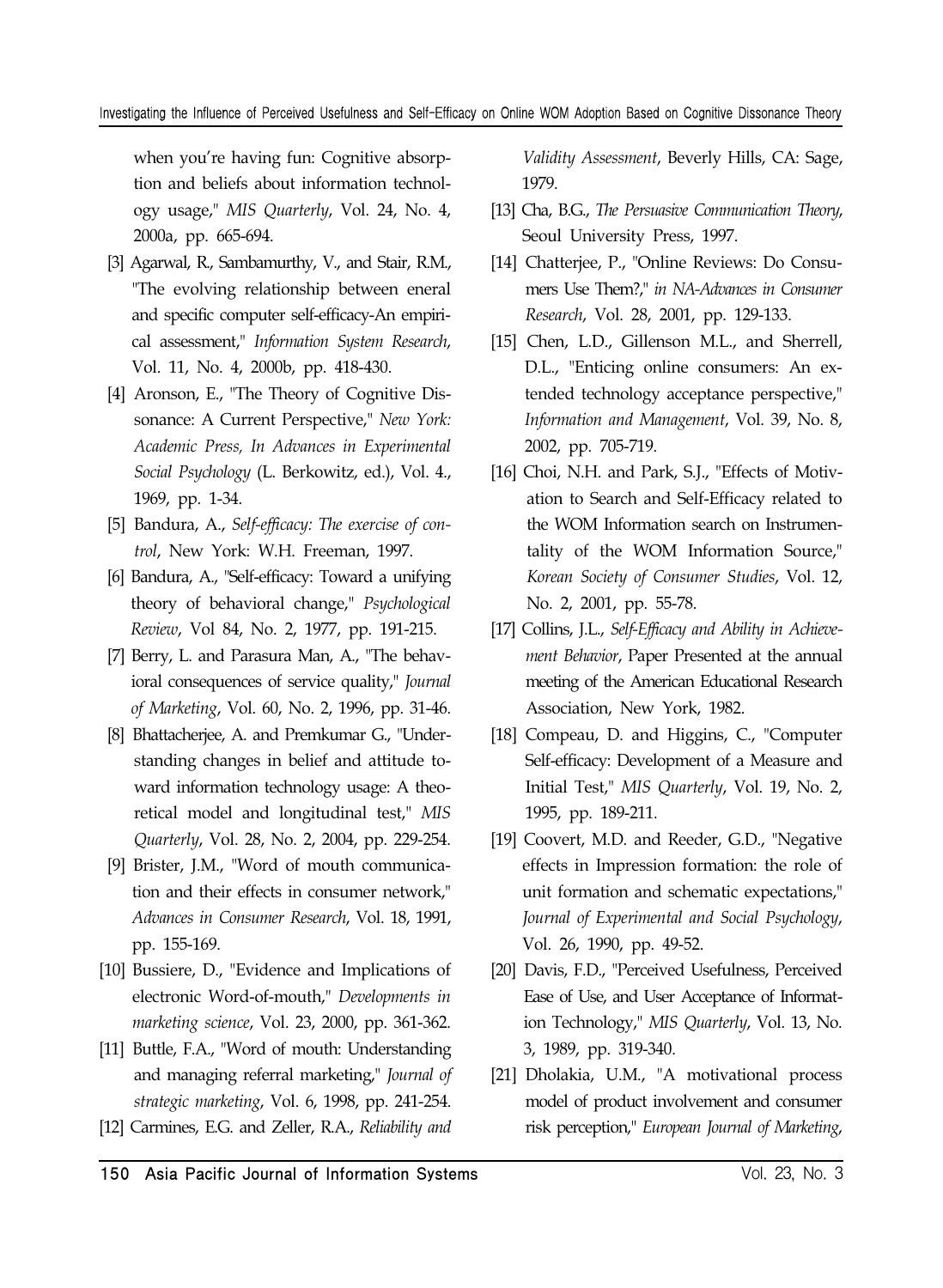Vol. 35, No. 11, 2001, pp. 1340-1360.

- [22] Duan, W., Gu, B., and Whinston, A.B., "Online reviews matter? An empirical investigation of panel data," *Decision Support Systems*, Vol. 45, No. 4, 2008, pp. 1007-1016.
- [23] Engel, J.F., Kegerris, R.J., and Blackwell, R.D., "Word of mouth communication by the Innovator," *Journal of Marketing*, Vol. 33, 1969, pp. 15-19.
- [24] Festinger, L., "A Theory of Social Comparison Processes," *Human Relations*, Vol. 7, No. 2, 1954, pp. 117-140.
- [25] Gefen, D., Karahanna, E. and Straub, D.W., "Trust and Tam in Online Shopping: An Integrated Model," *MIS Quarterly*, Vol. 27, No. 1, 2003, pp. 51-90
- [26] Gelb, D.G. and Sundaram, S., "Adapting to word of mouth," *Business Horizons*, Vol. 45, No. 4, 2002, pp. 21-25.
- [27] Graham, J.R., Harvey, C.R., and Huang, H., "Investor Competence, Trading Frequency, and Home Bias," *Management Science*, Vol. 55, No. 7, 2009, pp. 1094-1106.
- [28] Gu, B., Konana, P., and Chen, H.M., "An Empirical Investigation of User Interactions in Virtual Investment-Related Communities," *Working Paper*, 2008.
- [29] Hampton-Sosa, W. and Koufaris, M., "The Effect of Website Perceptions on Initial Trust in the Owner Company," *International Journal of Electronic Commerce*, Vol. 10, No. 1, 2005, pp. 55-81.
- [30] Harrison-Walker, L.J., "The Measurement of Word-of-Mouth Communication and an Investigation of Service Quality and Customer Commitment as Potential Antecedents," *Journal of Service Research*, Vol. 4, No. 1, 2001, pp. 60-75.
- [31] Helm, S., "Viral Marketing-Establishing customer relationships by word-of-mouth," *Electronic Markets*, Vol. 10, No. 3, 2000, pp. 158- 161.
- [32] Henning-Thurau, Thorsten, K.P. Gwinner, Gianfranco Walsh, and Gremler, D.D., "Electronic World-of-Mouth via consumer-opinion platforms: What motivates consumers to articulate themselves on the internet?," *Journal of interactive marketing*, Vol. 18, No. 1, 2004, pp. 454-462.
- [33] Herr, P.M., Kardes, F.R., and Kim, J., "Effects of Word-of-Mouth and Product-Attribute Information on Persuasion: An Accessibility-Diagnosticity Perspective," *Journal of Consumer Research*, Vol. 17, No. 4, 1991, pp. 454-462.
- [34] Jeon, S.R. and Park, H.J., "The Influence of Information Characteristics on Word-of- Mouth Effect," *Korean Society of Consumer Studies, Journal of Consumer Studies*, Vol. 14, No. 4, 2003, pp. 21-44
- [35] Jiang, Z. and Benbasat, I., "Investigating the Influence of the Functional Mechanism of Online Product Presentations," *Information Systems Research*, Vol. 18, No. 4, 2007, pp. 454- 470.
- [36] Jung, J.K. and Kim, G.E., "An Analysis Study on the Levels and Determinants of Trust about the Online Word-of-Mouth in Movie Consumers," *The Journal of Social Science Studies*, Vol. 12, 2010, pp. 155-190.
- [37] Kim, B.J. and Hwang, E.R., "The Effect of Product Evaluation Information on the Consumer Decision Making in the On-line Context: The Word of Mouth Effect of Product Review and Consumer Replies-," *The Korean Academic Society of Business Administration*, 2007, pp. 1-26.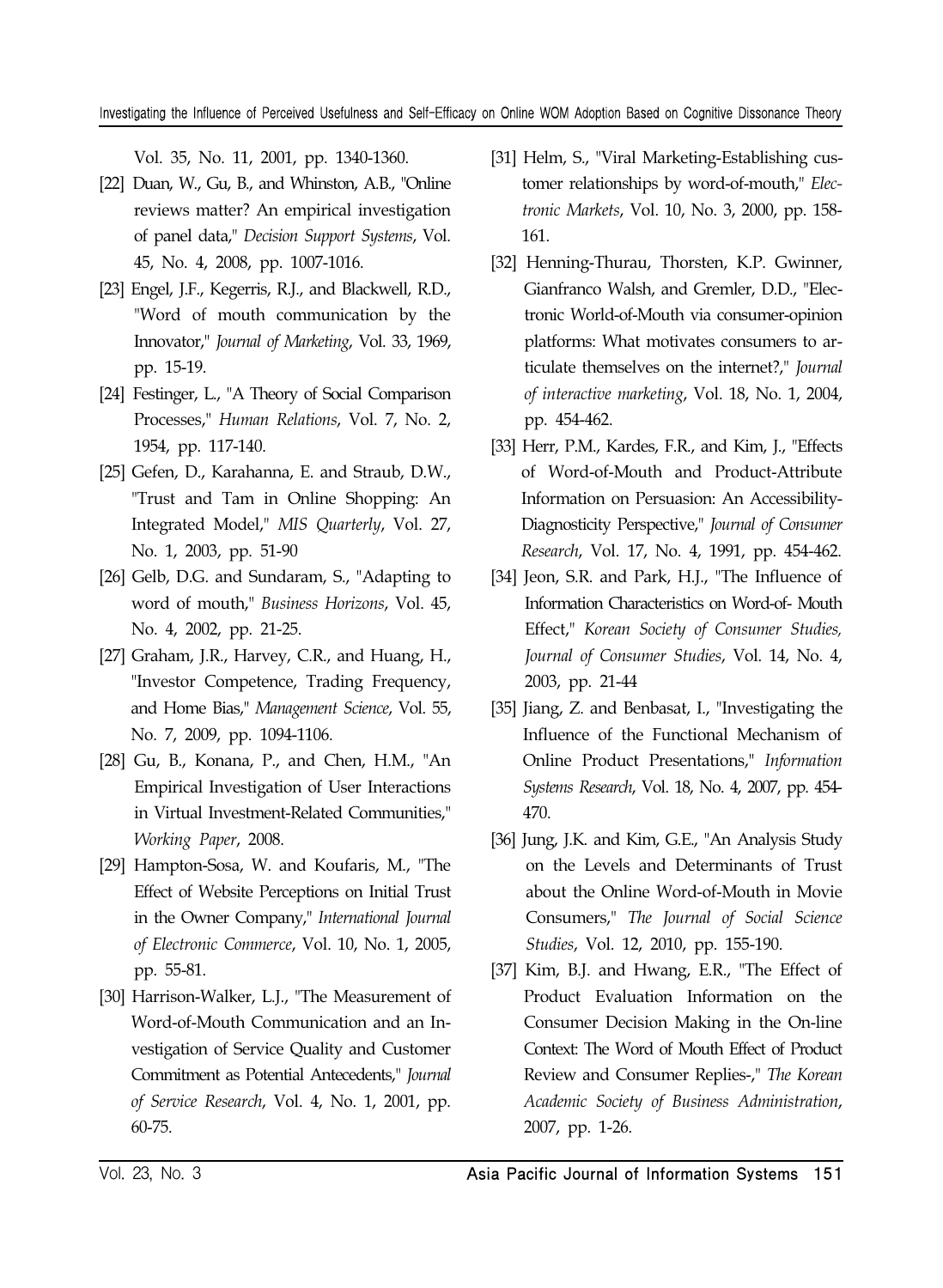- [38] Kim, C.H., "The Influences of Online WOM (word of mouth) Information and Web Site Characteristics to Attitude change of user," *The e-business studies*, Vol. 7, No. 5, 2006, pp. pp. 3-21.
- [39] Kim, C.H. and Hwang, E.R., "A Study on Word-of-Mouth Communication," *Korean Society for Advertising Education, Advertising Research*, Vol. 26, 1995, pp. 55-84.
- [40] Kim, C.H. and Hwang, E.R., "Relation of Word-of-Mouth Characteristic and Word-of-Mouth Effecs," *Korean Society for Advertising Education, Advertising Research*, Vol. 35, 1997, pp. 55-77.
- [41] Kim, G.S., *Amos 16.0 an analysis of structural equating model*, Hannarae, 2007.
- [42] Kim, J.Y. and Yoon, Y.M., "The Effects of Online Comments on Perceived Usefulness and Credibility of Online Consumer Reviews," *Korean Journal of broadcasting*, Vol. 24, No. 1, 2010, pp. 7-45.
- [43] King, Charles W. and Summer, John O., "Overlap of Opinion Leadership Across Consumer Product Categories," *Journal of Marketing Research*, Vol. 7, No. 1, 1970, pp. 43-50.
- [44] Korean Film Council, *1999~2008 A Research Trend Analysis of Korean Korean Audiences*, KOFIC, 2009.
- [45] Lee, E.Y. and Lee, T.M., "The Effects of Information Characteristics on Word of Mouth Performance in Online Environment : Focused on the Moderating Effect of Consumer Knowledge," *Journal of advertising*, Vol. 16, No. 2, 2005, pp. 145-171.
- [46] Lee, J.S., "A Longitudinal Study Examining Factors Meeting Changes of Attitudes towards Technology Use: Focusing on Individuals' Subjective Judgements and Social

Influence of Technology Use," *Korean Journal of Jounalism and Communication Studies*, Vol. 50, No. 6, 2006, pp. 388-416.

- [47] Murray, K.B., "A test of services marketing theory: consumer information acquisition activities," *Journal of Marketing*, Vol. 55, No. 1, 1991, pp. 10-25.
- [48] Nonaka, I., "A dynamic theory of organizational knowledge creation," *Organization Science*, Vol. 5, No. 1, 1994, pp. 14-37.
- [49] Nunnally, JC., *Psychometric theory*, New York: McGraw-Hill, 1978.
- [50] Park, J.H., Gu, B., Konana, P., Kumar, A., and Raghunathan, R., "Information Valuation and Confirmation Bias in Virtual Communities: Evidence from Stock Message Boards," *Information Systems Research*, Forthcoming, 2013.
- [51] Pavlou, P.A., Liang, H., and Xue, Y., "Understanding and Mitigating Uncertainty in Online Exchange Relationships: A Principal Agent Perspective," *MIS Quarterly*, Vol. 31, No. 1, 2007, pp. 105-136.
- [52] Pitta, D.A. and Fowler, D., "Internet community forums: an untapped resource for consumer marketers," *Journal of Consumer Marketing*, Vol. 22, No. 5, 2005, pp. 265-274.
- [53] Richins, M.L. and Shaffer, T.R., "The role of involvement and opinion leadership in consumer word of mouth : An implicit model made explicit," *Advances in consumer research*," Vol. 15, No. 1, 1988, pp. 32-36.
- [54] Rogers, E., *Diffusion of Innovation*, NY: Free Press, 1995.
- [55] Russo, J.E., Medvec, V.H., and Meloy, M.G., "The distortion of information during decisions," *Organizational Behavior and Human Decision Processes*, Vol. 66, 1996, pp. 102-110.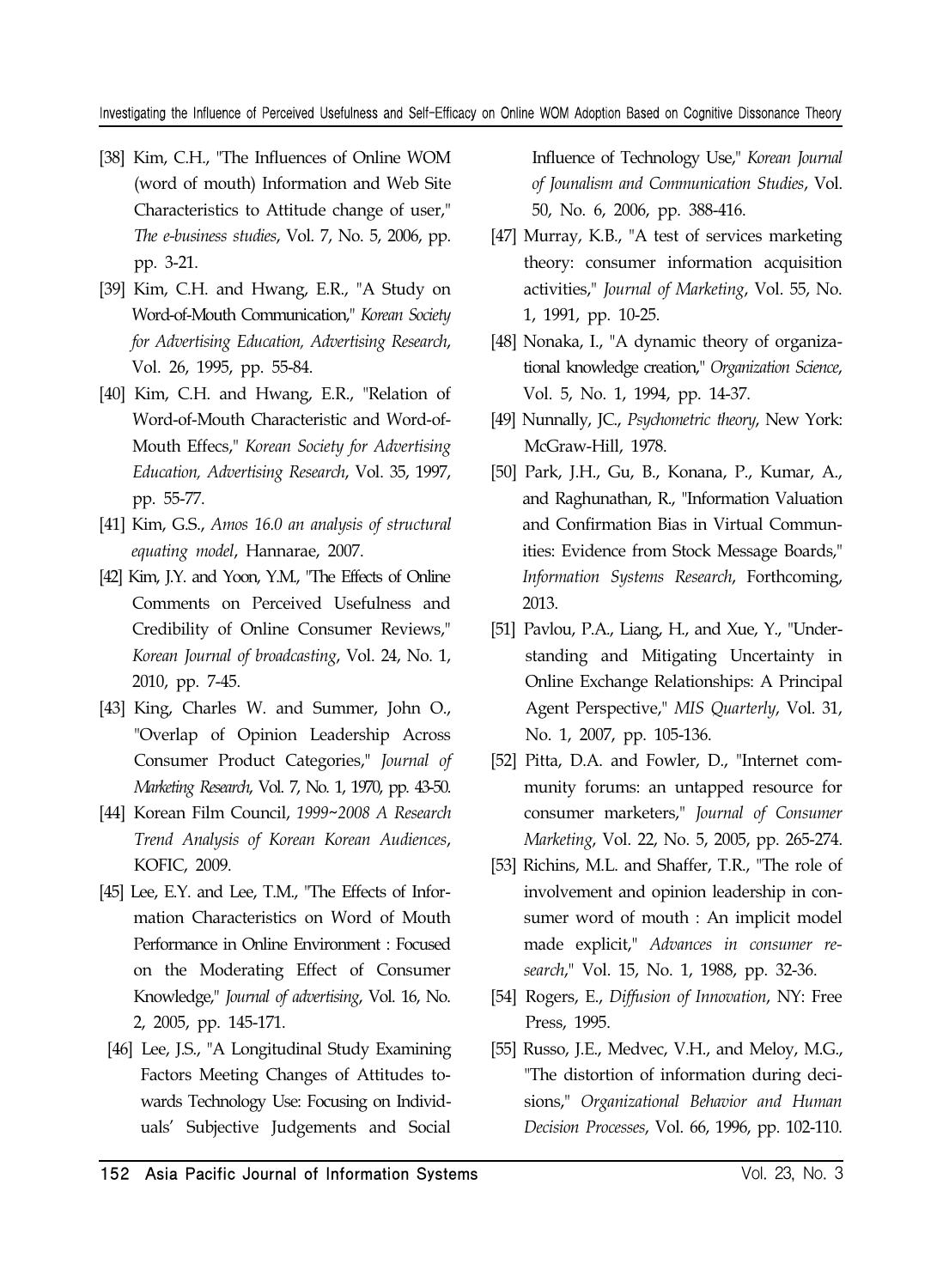- [56] Ryu, H.Y., *The Effects of On-line Word-of-Mouth*, Korea University Psychology Master Degree Paper, 2001.
- [57] Schindler, R.M. and Bickart, B., "Published word of mouth: Referable, consumer-generated information on the internet," *Working Paper*, 2002.
- [58] Schwartz, R.M. and Gottman, J.M., "Toward a task analysis of assertive behavior," *Journal of Consulting and Clinical Psychology*, Vol. 44, 1976, pp. 910-920.
- [59] Senecal, S. and Nantel, J., "The influence of online product recommendations on customers' online choices," *Journal of Retailing*, Vol. 80, No. 2, 2004, pp. 159-169.
- [60] Son, J.N. and Lee, E.Y., "The Effects of Information Characteristics (Direction, Consensus) on Word-of-Mouth Performance in Online Apparel Shopping," *Journal of the Korean Society of Clothing and Textiles*, Vol. 31, No. 8, 2007, pp. 1157-1167.
- [61] Sung, Y.S., Park, E.A., and Park, J.Y., "The Influence of On-line Word of Mouth Information On Viewing Intention toward Motion Picture," *Advertising Research*, Vol. 57, 2002,

pp. 31-52.

- [62] Sussman, S.W. and Siegel, W.S., "Information Influence in Organizations: An Integrated Approach to Knowledge Adoption," *Information Systems Research*, Vol. 14, No. 1, 2003. pp. 47-65.
- [63] Van der Heijden, H., "Factors Influencing the Usage of Websites: The Case of a Generic Portal in the Netherlands," *Information and Management*, Vol. 40, 2003, pp. 541-549.
- [64] Venkatesh, V. and Davis, F.D., "A Theoretical Extension of the Technology Acceptance Model: Four Longitudinal Field Studies," *Management Science*, Vol. 46, No. 2, 2000, pp. 186-204.
- [65] Westbrook, R.A., "Product/Consumption-Based Affective Responses and Postpurchase Processes," *Journal of Marketing Research*, Vol. 24, No. 8, 1987, pp. 258-270.
- [66] Yang, Y. and Cho, M.J., "Effect of word-ofmouth communication on consumer's attitude change," *Journal of advertising*, Vol. 11, No. 3, 2000, pp. 7-34.
- [67] Zeithaml, V.A. and Bitner, M.J., *Services Marketing*, McGraw-Hill, New York, NY, 1996.